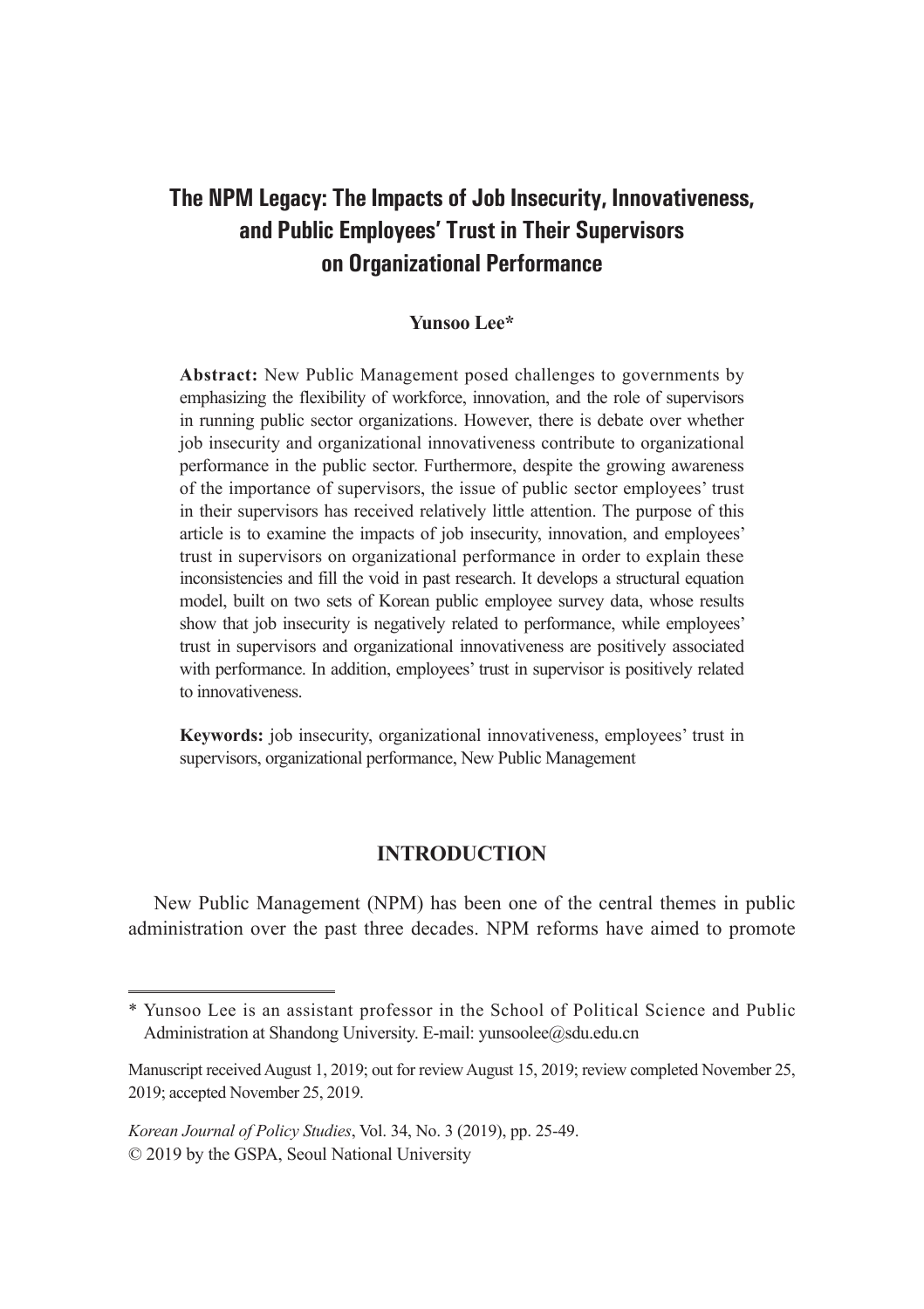efficiency and enhance government's responsiveness to citizens (Christensen & Lægreid, 2011). In order to be effective, responsive, and eventually accountable, governments have attempted to weaken job security, encourage organizational innovativeness, and highlight the role of managers in leading their team (Yang & Kassekert, 2010). Although Hood and Peters (2004) argue that NPM has reached middle age, Brinkerhoff and Brinkerhoff claim that it "remains an important framework for thinking about how the machinery of government can serve to achieve societal aims" (2014, p. 235). Therefore, understanding how the features of NPM personnel practices explain organizational outcomes is helpful.

In the marked contrast to employees in the private sector, public servants traditionally were guaranteed life-long employment. Historically, the life-long tenure of public servants originated from the need for to prevent them from being susceptible to political manipulation (Berman, Bowman, West, & Van Wart, 2013). As the influence of NPM grew, however, workforce restructuring and downsizing increased even in the public sector because through it governments acquired more flexibility to adjust their employment needs (Colley, 2012). The problem is that such changes did not necessarily make a difference in organizational performance, as NPM predicts. The impact of job insecurity on organizational performance, for example, is not clear (Wong, Wong, Ngo, & Lui, 2005). Drawing on agency theory, policy makers adopted labor market flexibility to motivate employees to perform (Artazcoz, Benach, Borrell, & Cortès, 2005). But organizational behavior scholars argue that job insecurity leads to poorer organizational performance because it negatively influences employees' attitudes about their work. Most job insecurity research has demonstrated that there are adverse attitudinal, behavioral, and even health-related outcomes (Bernhard-Oettel, De Cuyper, Schreurs, & De Witte, 2011; Brockner, Grover, Reed, & Dewitt, 1992; Conway & Briner, 2002, Frank & Lewis, 2004, Hellgren & Sverke, 2003; Kuhnert, Sims, & Lahey, 1989). In light of these contrasting views, it is important to further probe the question of how job insecurity affects organizational performance.

In recent years, innovation has emerged a major theme in public administration under the influence of NPM because it is an integral aspect of the performance paradigm (Yang & Kassekert, 2010). Private organizations coping with organizational change have always valued innovation, but there has an increasing recognition that innovation is also a significant element in the public sector (Hartley, 2005). NPM facilitated the implementation of administrative innovation in government, enhancing its performance (Schneider, 2007). In an environment of budget cuts, governments encourage innovation because it enables them to produce more with less (van Buuren, Eshuis, & Bressers, 2015). NPM favors innovation because it pro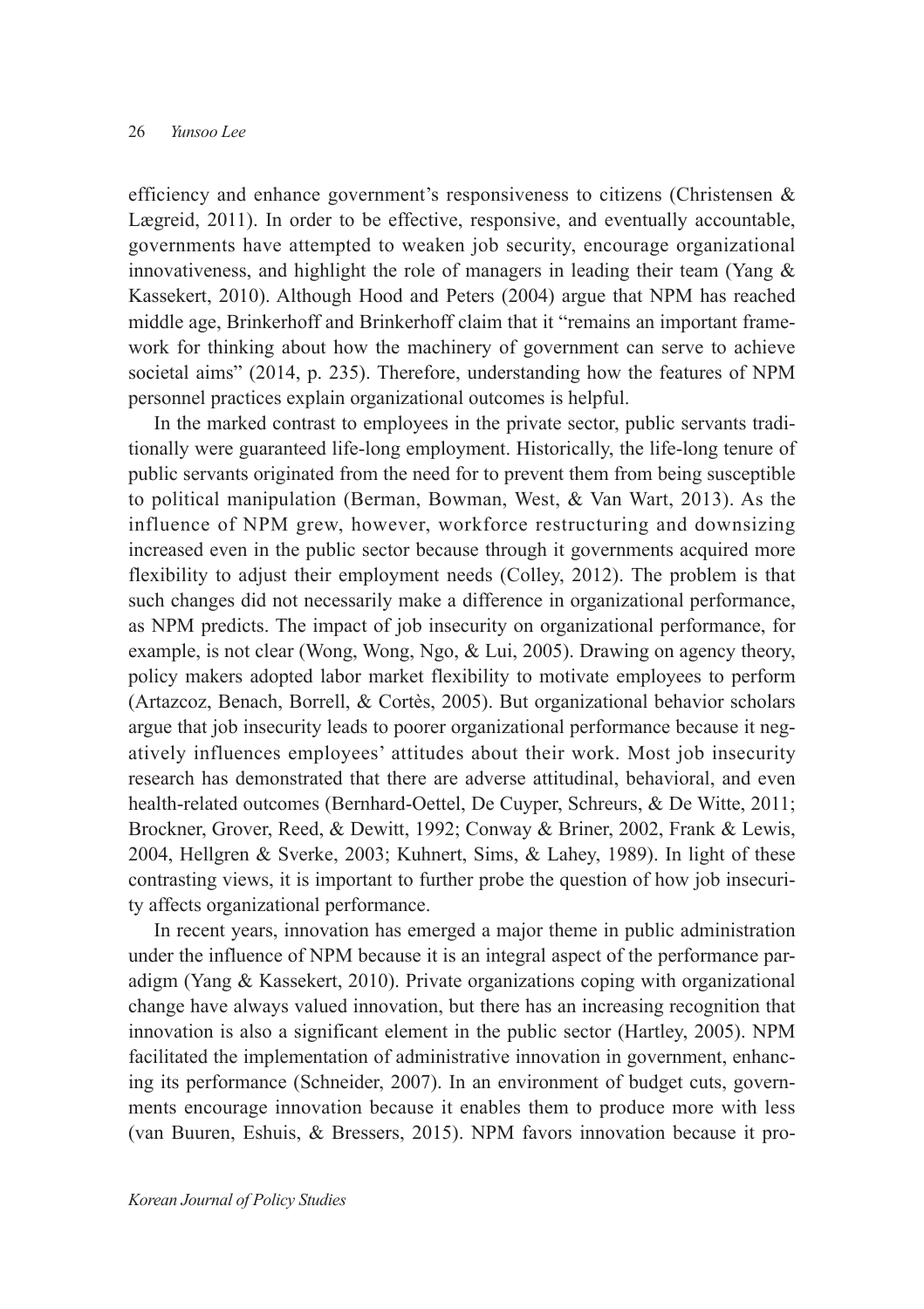motes cost efficiency and better meets high service demands (Windrum, 2008). For this reason, Yang and Kassekert (2010) consider innovation to be crucial feature of NPM. One good practical example is, according to Bilodeau, Laurin, and Vining (2007), Public Service 2000, a reform initiative implemented in Canada. Nonetheless, the pursuit of innovation may inhibit public sector performance because the predictability and regularity in running organizations that governments strive for can be at odds with it (Borins, 2001, 2002). In order to assess the effect of NPM on the public sector, research is needed to answer the question of how in light of the distinctive traits of public service institutions organizational innovativeness influences performance.

Furthermore, NPM enables governments to empower supervisors to do more than what laws and regulations require (Yang & Kassekert, 2010). Old approaches to public administration were based on a Weberian notion of bureaucracy that called for imposing standardized regulations on governments regardless of their type (Aucoin, 2011). Accordingly, supervisors had little discretion and were asked to follow the rules and control their subordinates (Dahl & Lindblom, 1992). Therefore, employees' trust in their supervisors was not a salient issue in the public sector. A number of studies have examined the question of trust in supervisors or aspects of it (Cho & Lee, 2012; Kim & Mullins, 2016; Reid, Allen, Riemenschneider, & Armstrong, 2008). However, it has been studied particularly extensively in the private sector. To facilitate a greater understanding of the role of supervisors, it is paramount to consider how employees' trust in supervisors affects organizational performance in the public sector. The extensive literature on supervisors also has not addressed the ways job insecurity affects employees' trust in supervisors. In order to provide an accurate picture of the consequences of NPM-type government practices, this matter too must be examined.

To fill the void in the literature, this article examines the impact of job insecurity on employees' trust in supervisors and organizational performance, assesses the effects of innovativeness on organizational performance, and investigates the influence of employees' trust in supervisors on organizational performance. A greater understanding of NPM practices can be obtained through the examination of the consequences of these factors on organizational performance as a whole.

This article is organized as follows. The following section outlines the theoretical background and hypotheses. The third section explains the methods and data used in this study. The fourth section presents the results of a structural equation model derived from an analysis of surveys of Korean employees conducted in 2013 and 2016 regarding their views on public administration. In the fifth section, the theoretical and practical implications of the results for public management are dis-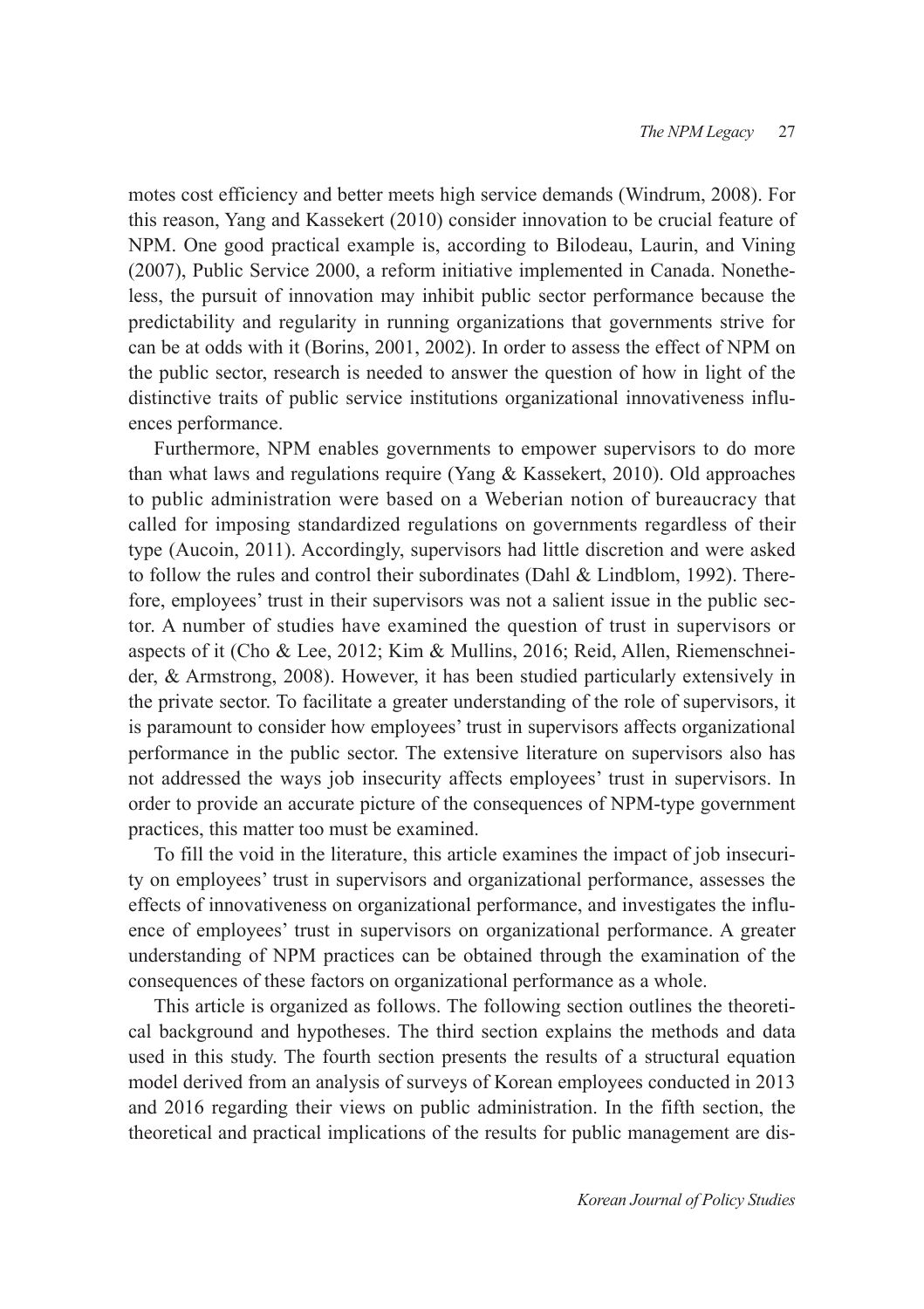cussed. The article ends with a consideration of the limitations posed by the empirical model.

# **LITERATURE REVIEW AND HYPOTHESES**

#### **Job Insecurity and Employees' Trust in Their Supervisors**

Greenhalgh and Rosenblatt (1984) define job insecurity as "perceived powerlessness to maintain desired continuity in a threatened job situation" (p. 438). In practice, many companies and even governments have sought more flexibility in hiring by adopting employment at will principles at the workplace (Berman et al., 2013). The doctrine of employment at will states that "employers have the right to initiate and terminate employment relationships at any time, for any reason or no reason at all" (Dunford & Devine, 1998). It is unambiguous how this principle might lead to job insecurity in the workplace. The main reason why human resources professionals prefer employment at will is that they believe that civil protections impedes management's ability to run their organizations effectively and that employment-at-will boosts performance (Coggburn et al. 2010). Although employment-at-will is not yet standard in the public service sector, some public servants are appointed by a mandate with or without a fixed term (Colley, 2012). For instance, in the state of Georgia in the United States, one governor maintained that public workers should have no protections from dismissal (Kellough, 1998). Personnel policies that verge on employment-at-will in the public sector may lead public employees to feel that their job security is as tenuous as that of private sector workers. Increasingly, public servants no longer expect as high a level of job security as they used to.

According to psychological contract theory, employees and employers have an unwritten psychological contract that specifies that if workers perform for the company, the company will support them in turn (Rousseau, 1989). The key element of this theory lies in the subjective interchange between employer and employee, each of whom has contractual status (Cullinane & Dundon, 2006). Breach of psychological contract occurs when employees perceive that their organization is failing to fulfill promises or obligations (Robinson & Rousseau, 1994). Such a breach often leads to mistrust (Raja, Johns, & Ntalianis, 2004; Zhao, Wayne, Glibkowski, & Bravo, 2007).

 Although the written contract is supposed to guarantee job security by laying out when a worker will retire, in practice, the power of the contract is often doubt-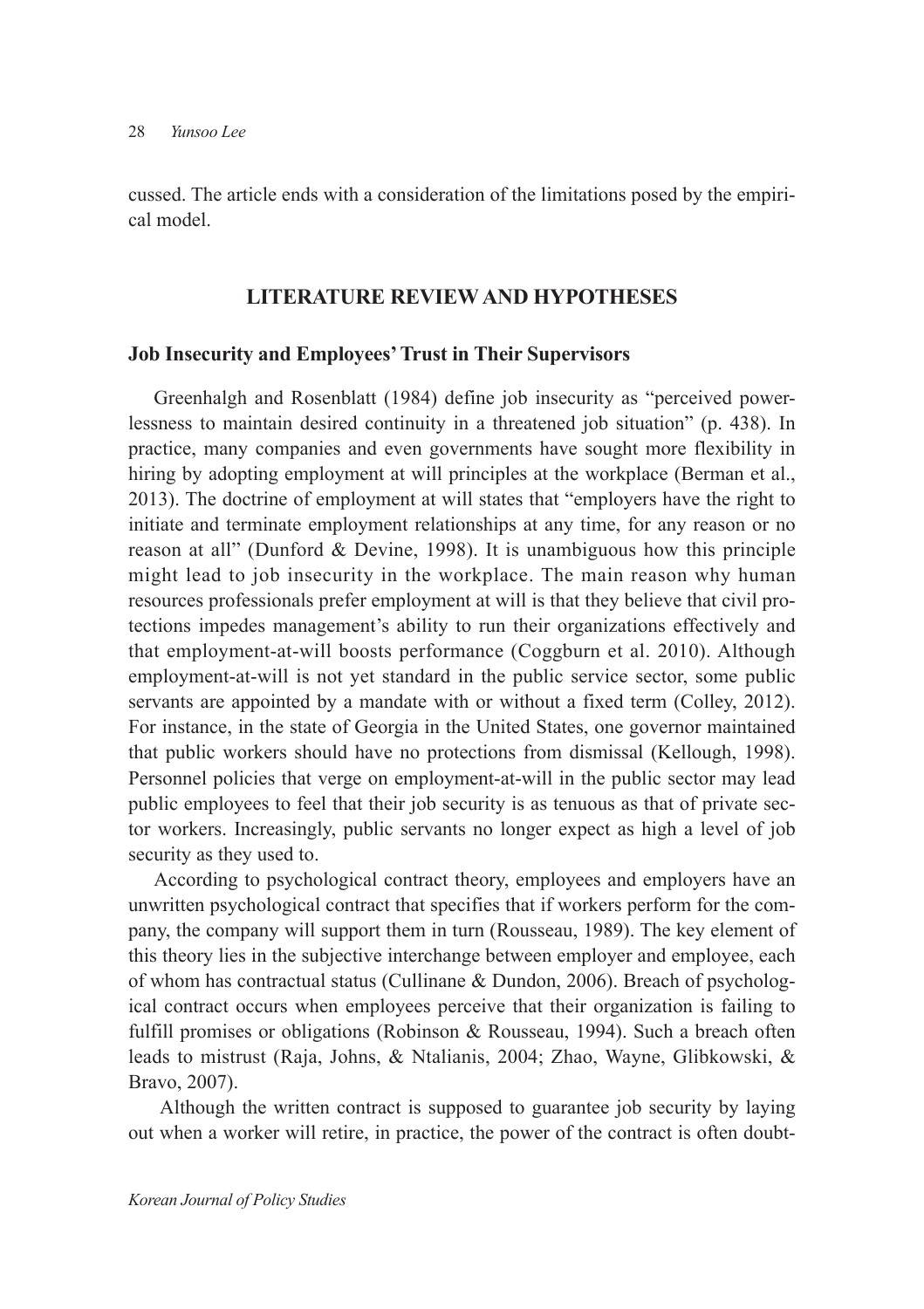ful because firms can implicitly force employees out in various ways. For instance, employees can be dispatched to departments that has nothing to do with the job they were originally hired to do. In more extreme case, employees are ordered to stare blankly at a wall without a desk. A firm is able to maneuver the level of job security without technically breaking the law. In cases like these, the psychological contract theory explains more than the actual contract does. Considering the fact that a firm often promises a rosy future when it recruits employees, it makes sense that a failure to fulfill its unwritten assurances would instigate mistrust of employees toward employers.

Job security is an important condition that employees want an organization to guarantee for their work (Spector, 2008). By contrast, job insecurity is often a traumatic experience for those involved (Kim & Choi, 2010). The higher the level of job insecurity, the more employees are likely to mistrust the organization they work for, and there is a vast amount of evidence supporting the idea of a negative link between job insecurity and employees' trust in organizations (Sverke, Hellgren, & Näswall, 2002). Job insecurity inhibits norms of reciprocity that encourage attention to others' welfare. The link between job insecurity and trust in organizations has received extensive treatment, but the link between job insecurity and trust in supervisors has not been covered as fully.

To be sure, supervisors are not necessarily identical with an organization, especially when supervisors are not the CEO or owner. Nonetheless, from a perspective of subordinates, supervisors represent the opinions of the organization because supervisors are often seen as agents of an organizations (Neves, 2011). Supervisors are more likely to be aware of organizational circumstances. More important, supervisors have more influence on the management of organizations than subordinates do. To an extent, managers are responsible for ensuring that subordinates receive essential information pertaining to their company and that they are provided with a comprehensive plan for their career. Thus, subordinates can expect supervisors to play a role in managing their occupational status.

In addition, job security undergirds the reciprocity between supervisors and supervisees, because subordinates are more likely to feel they are being treated well by their superiors if they have job security. Supervisors are expected to diagnose what it will take to get subordinates to make in painful changes and assess their demands. Moreover, supervisors are expected to provide subordinates with resources to ensure that they continue to be motivated. Supervisors need to act to allay fears and tackle rumors about layoffs by communicating management's intentions clearly and forthrightly to their subordinates. Subordinates often feel stressed and fearful that management's pledge of no layoffs might be reversed. If supervi-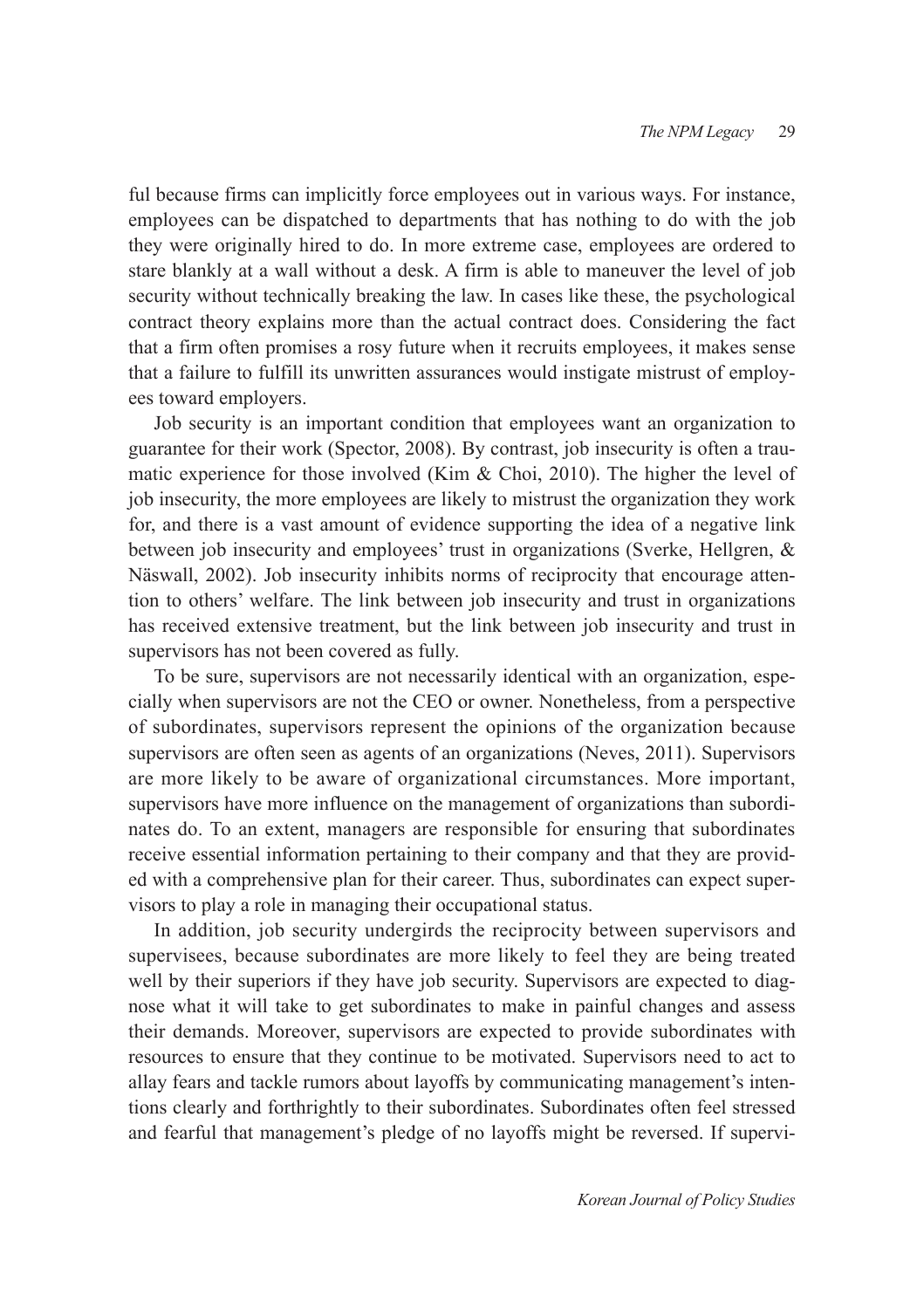sors fail to provide job security, subordinates are not likely to reciprocate with trust toward their supervisors. In this regard, Kinnunen, Mauno, Nätti, and Happonen (2000) found that job insecurity weakens the quality of the relationship between subordinates and superiors. Drawing on psychological contract theory and empirical evidence, this article proposes that job insecurity is negatively associated with public sector employees' trust in their supervisors.

Hypothesis 1: Job insecurity is negatively associated with employees' trust in their supervisors.

#### **Job Insecurity and Organizational Performance**

There are two views about the impact of job insecurity on organizational performance that are diametrically opposed. One account comes from agency theory, which posits that job security creates a moral hazard that can lead employees to exert less effort if the level of job insecurity is low (Krautmann & Donley, 2009). Punishment on this view has a positive effect on employees' performance because it encourages them to modify their behaviors (Ambrose & Kulik, 1999). If employees perceive layoff as punishment, they are likely to change their behavior and spend more time and effort on their work. If employees conjecture that poorly performing employees are at a greater risk of being laid off, it is rational for them to increase their efforts (Staufenbiel & König, 2010). Firms thus typically use a threat of dismissal as an incentive to enhance performance by motivating employees to work hard so as to avoid being fired (Kwon, 2006).

Organizational behavior scholars, by contrast, contend that job insecurity has deleterious effects on organizational performance because it often negatively affects employees' attitude toward their work. For instance, Ashford, Lee, and Bobko (1989) reported that higher job insecurity leads to higher turnover intention, lower organizational commitment, and lower job satisfaction. Cheng and Chan (2008) also found that the body of evidence indicated that the effects of job insecurity are overwhelmingly negative.

All other considerations equal, public servants tend to accept low pay in return for job security. If the job insecurity of public employees who are being paid a low salary is increased, they will be less motivated to work hard. Since job insecurity makes their continued employment less certain, employees may find it difficult to concentrate on their jobs. Responding to heightened job insecurity, they may look for alternative job opportunities. When employees suffer from high levels of job insecurity, they are not likely to invest more in firm-specific skills acquisition or spend more of their personal resources on job-related tasks (Fella, 2005). As a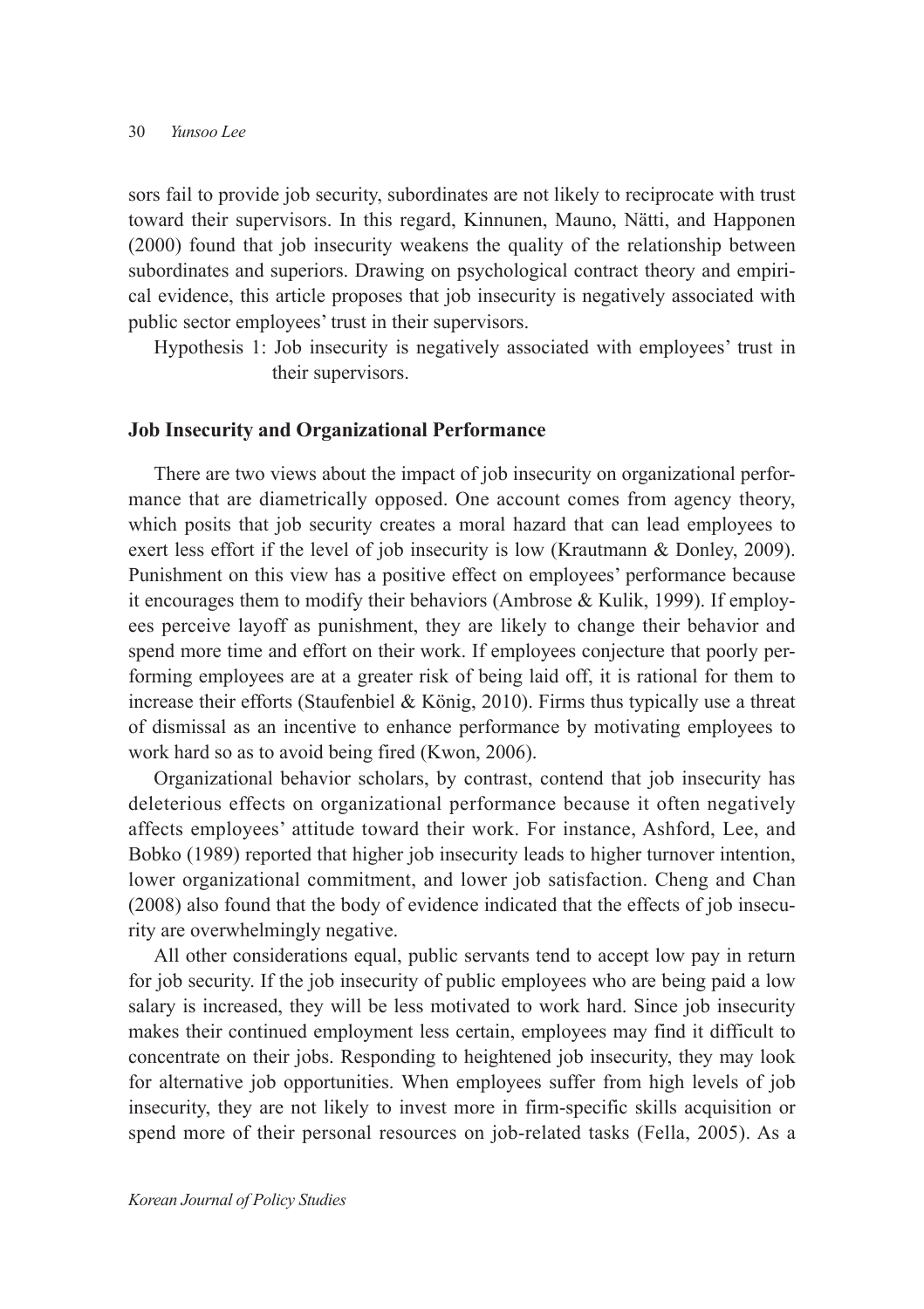result, managers will find it harder to get employees to perform at the desire level on firm-specific tasks. For these reasons, job insecurity will not necessary generate higher levels of performance, thus suggesting that job insecurity may be negatively associated with organizational performance.

Hypothesis 2: Job insecurity is negatively associated with organizational performance.

#### **Employees' Trust in Their Supervisors and Innovativeness**

In a bureaucratic institution like a government, the role of the supervisor is essential in encouraging organizational innovativeness. A supervisor may utilize his or her discretion over administrative innovation (Berry, 1994), and a competent supervisor turns visionary ideas into management practices that deliver innovation (Li, Bhutto, Nasiri, Shaikh, & Samo 2018). Further, innovation is a cooperative activity that requires interaction and collaboration (Grant, 2008), and an unresponsive leader with a parochial mindset chokes off innovation. Managers also need to play a role in encouraging recalcitrant team members to embrace innovation because sticking to old practices hinders transformation. The development of innovative ideas can be accelerated through human interactions (Grant, 2008). Team members will not offer new ideas unless supervisors assume responsibility. Therefore, trust in their supervisor will promote management innovation, which implies that employees' trust in their supervisors is positively associated with organizational innovation.

Hypothesis 3: Employees' trust in their supervisor is positively associated with organizational innovation.

#### **Employees' Trust in Their Supervisors and Organizational Performance**

Employees' trust in their supervisors enhances job performance. Trust lubricates the frictions of social life. Employees' performance is positively affected by trust in their supervisors because supervisors who are perceived as supportive of the workforce help ramp up job satisfaction among employees (Wu, Huang, Li, & Liu, 2012; Yang & Kassekert, 2010). A strong supervisor-supervisee relationship is of great importance to organizations, because it encourages organizational citizenship behavior (Colquitt, Scott, & LePine, 2007; Dirks & Ferrin, 2002; Poon, 2006), increases organizational commitment (Yang & Mossholder, 2010), reduces monitoring costs, and constructs a cooperative work environment (Li & Tan, 2013). Dirks and Ferrin (2002) conducted a meta-analysis of trust in leadership and found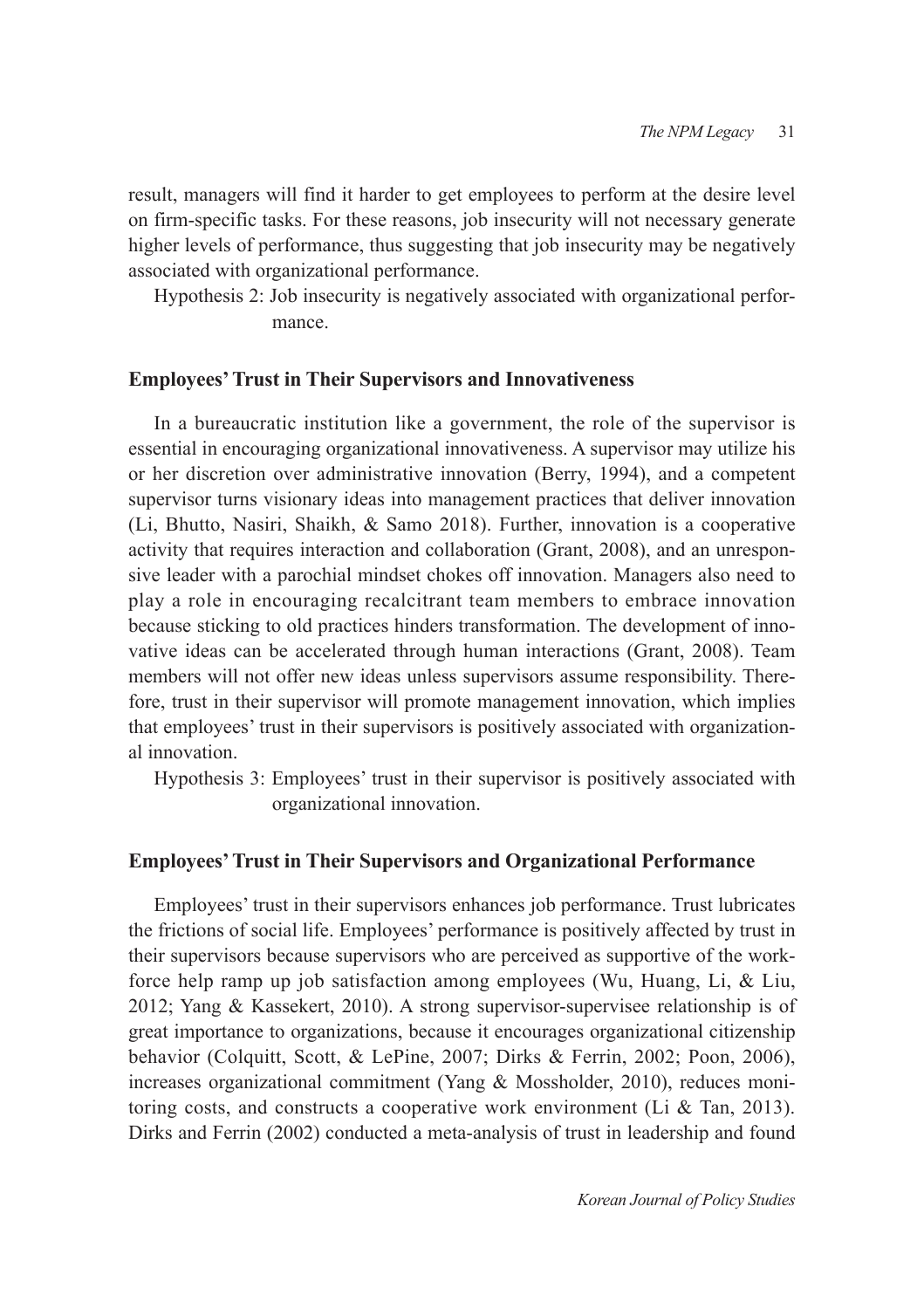that an improvement in trust boosts job performance.

One question is whether public sector employees' trust in their supervisors has similar effects. Although ever since Sayre (1958) proposed that the public and private sectors are alike except in a few crucial aspects, many scholars (e.g., Bozeman and Bretschneider, 1994; Boyne, 2002) have attempted to definitively establish the similarities and differences between them, no clear answer on this matter has yet emerged. With regard to the impact of employees' trust in their supervisors on organizational performance, it is expected that, ceteris paribus, outcomes similar to those in the private sector will be found in the public sector as well. To varying degrees, a public servant works with a team member, and oftentimes he or she coordinates with higher-ranked personnel. Supervisees' trust in their supervisors helps them acquire tacit knowledge, and the possession of such know-how improves overall job performance. This is as true for public sector workers as it is for private sector workers. Additionally, subordinates who trust their supervisor are likely to share task-relevant ideas and information and to make suggestions because they believe that their supervisors treat them fairly and recognize their input as valuable. Thus this study proposes that employees' trust in their supervisors is positively associated with organizational performance.

Hypothesis 4. Employees' trust in their supervisor is positively associated with organizational performance.

### **Organizational Innovativeness and Performance**

According to Moore, Sparrow, and Spelman (1997), innovations ought to be "new to the organization . . . [and] be large enough, general enough and durable enough to appreciably affect the operations or character of the organization" (p. 276). Business literature mainly concentrates on technological innovation, especially new commercialization of goods and services to meet customer needs (Grant, 2008; Hartley, 2005). In the public sector, however, innovation is vague. For the purpose of this article, innovativeness refers to an environment that fosters innovation in the public sector.

Constantly changing environments force governments to tackle new challenges in creative ways (Mihm, 2009). It seems clear that organizational innovativeness makes a difference in organizational performance because innovativeness provides governments with strategies for navigating volatile environments. However, there is some dispute over whether an innovative environment affects organizational performance in the public sector. The values of public organizations overseen by bureaucratic, highly hierarchical, risk-averse governments can be at odds with the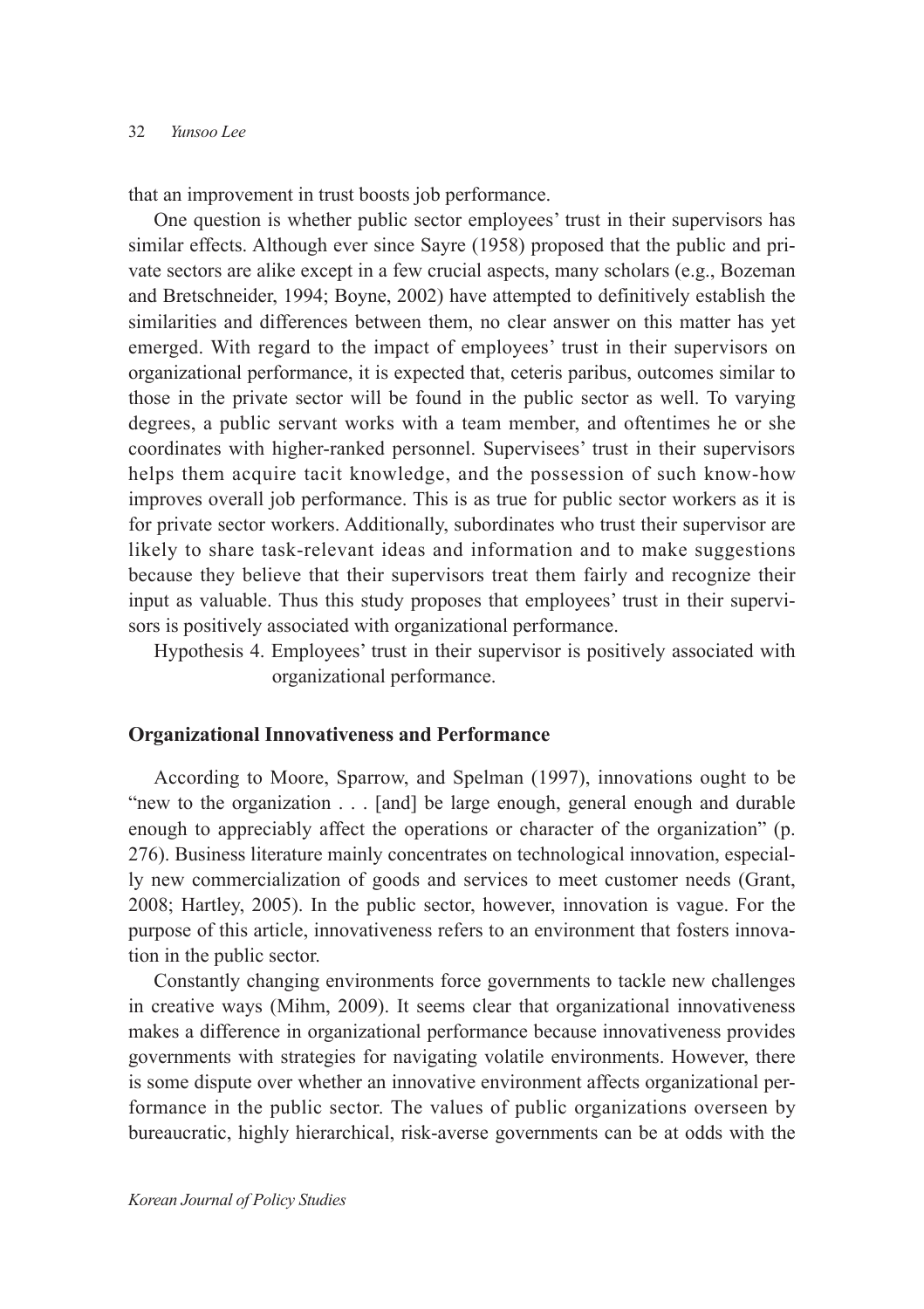idea of innovation and create structural impediments to it (van Buuren et al. 2015). What's more, the existing bureaucratic rigmarole can stifle innovation and engender side effects. Moreover, the conventional wisdom is that public sector innovation is a virtual oxymoron because it conflicts with other traditional values, such as due process (Borins, 2002), for which it is held highly accountable. This suggests that an innovative environment in the public sector may harm organizational performance.

Innovations are adopted by public organizations to improve the services they deliver to users and citizens, services whose goal is to enhance quality of life and to create a healthy community (Walker, Damanpour, & Devece, 2011). In order to be successful, an organization must adapt to changing environmental conditions, and innovativeness helps governments to develop more knowledge-based decision models and to collect and analyze information based on thoughtful evaluations (Subramanian & Nilakanta, 1996). This does not encumber due process. Such changes rather help government institutions to remain effective and respond to community needs (Paulsen, 2006). As Albury (2005) notes, "Innovation is essential to the improvement of public services" (p. 51). It also enhances the government's responsiveness in meeting citizens' need (Alves, 2013). A good example is this how motor vehicle commissions in the United States adopted an online paper application system to address to citizens' relentless complaints about their long waiting times. This effort partially satisfied citizens because it shortened the time it took for the agency to complete tasks. This transformation was possible because the organizations were open to change. In accord with this sort of empirical evidence, this study hypothesizes that organizational innovativeness is positively associated with organizational performance.

Hypothesis 5. Organizational innovativeness is positively associated with organizational performance.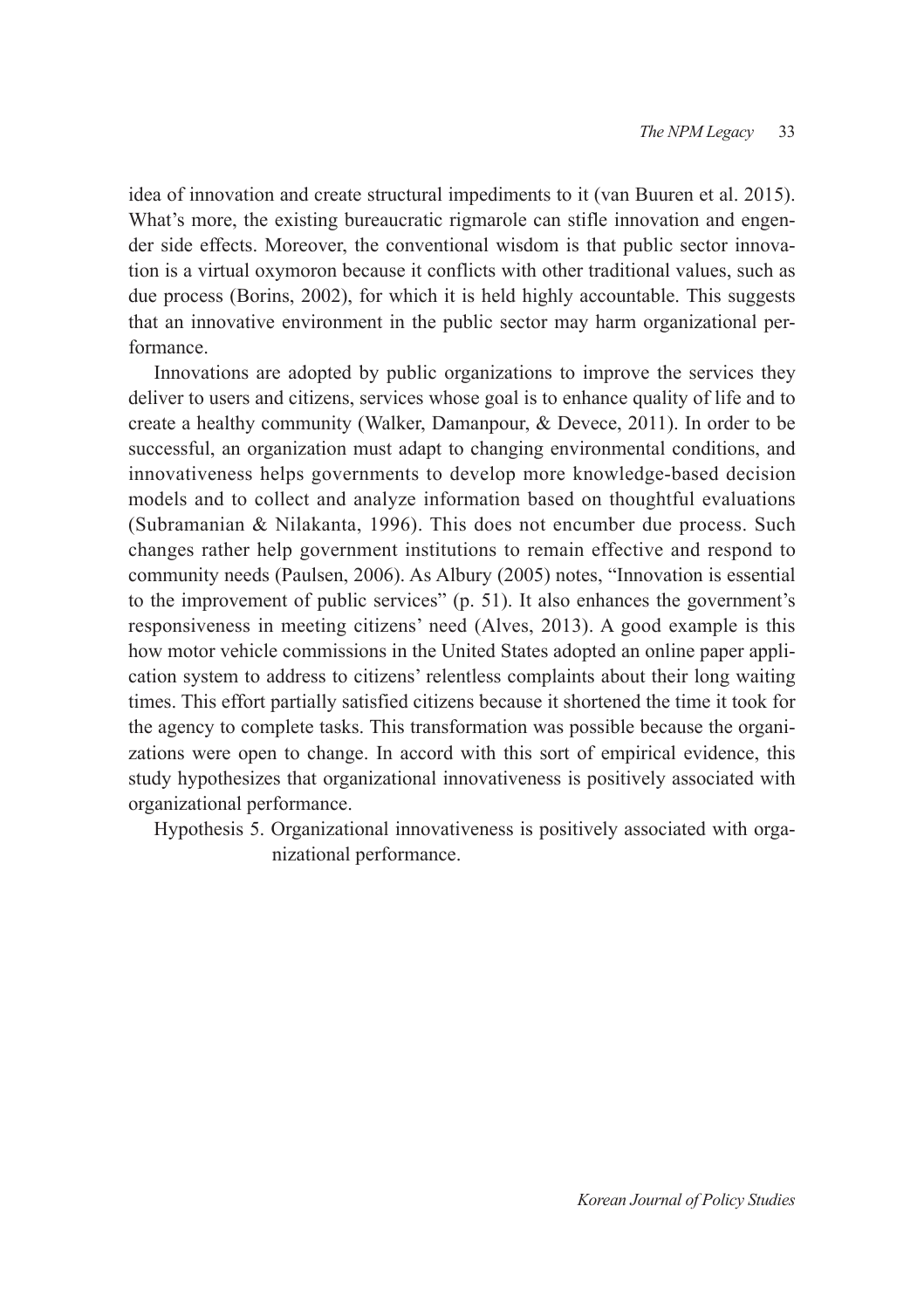#### 34 *Yunsoo Lee*

**Figure 1.** Research model.



**METHODS**

### **Sample**

The Korea Institute of Public Administration has been conducting surveys with public servants every three years since 1992. The population of the 2013 and 2016 survey of public employees' opinions on public administration consisted of central and local public servants in South Korea. The 2013 survey relied on a stratified proportional sampling of central and local public servants, departments, types of occupation, and ranking and employed a questionnaire survey method. It polled 1,027 employees from 49 central government department and 570 employees from 16 metropolitan local governments. The final number of respondents was 1,000. 63.4% of which were male. The distribution of age was as follows: 70 were in their 20s, 371 were in their 30s, 356 were in their 40s, 202 were in their 50s, and 1 was over 60.

The 2016 survey also used stratified proportional sampling and collected responses from 1,180 employees from the central government and 1,309 employees from local metropolitan municipalities. The final number of sample was 1,000. The data included a wide variety of workers such as administrative, human resources, and information technology staff as well as managers. On average, the respondents were 41.1 years old (ranging from 22 years old to 60 years old), and 366 participants were female (36.6%).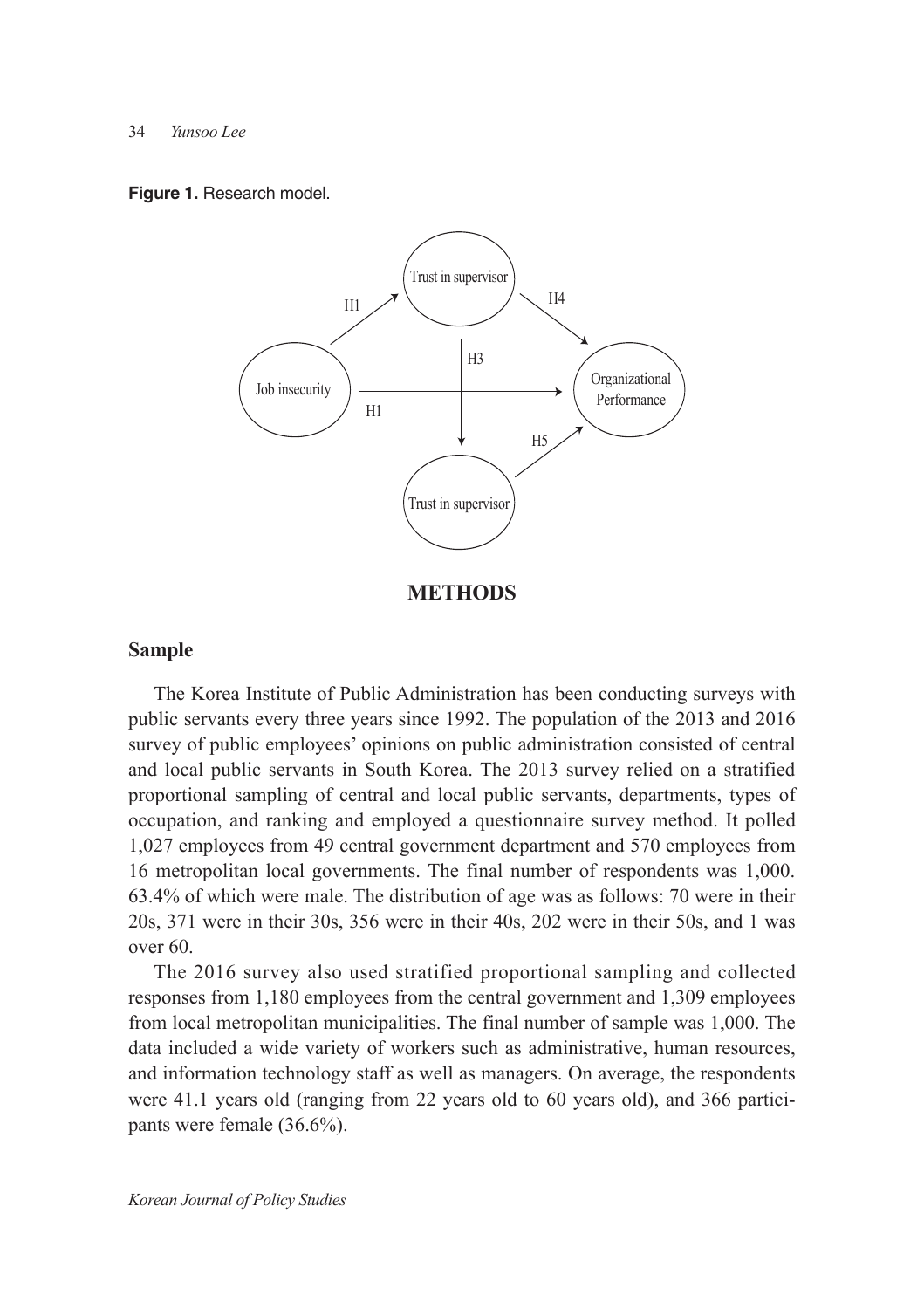# **Measures**

#### Organization Performance

Organizational performance was assessed using Brewer and Selden (2000)'s items: "The customer satisfaction toward my organization is very high"; "My organization has conducted business relations with outside customers very promptly"; "The occurrence of goal attainment is very high in my organization"; and "The work performed by my work unit provides the public a worthwhile return on their tax dollars." All of the items were measured on a 5-point Likert scale (1=strongly disagree; 5= strongly agree). Mean values were used to combine multiple items.

#### Job Insecurity

Job insecurity was assessed using one item: "Drawing on your knowledge of the level of job security of your counterpart in the private sector, who do you think has more job security, the public employee with your job or your private sector counterpart?" A 1 to 5 scale was used, where 1=public employee and 5=private employee. Thus, 5 indicates that the respondent felt he or she faced a higher level of job insecurity.

Standard measures of job insecurity need to capture employees' perception of the threat of dismissal (Shoss, 2017). Job security is one of the most critical features that distinguishes the public sector from the private sector. Public employees often compare their situation to that of private sector employees. Therefore, their feeling about job insecurity is connected to how they rate their job insecurity in comparison to private sector workers of the similar rank or talent.

#### Employees' Trust in Their Supervisors

Employees' trust in their supervisors can be measured in various ways. This study employs the following items: "My supervisor takes my concerns seriously"; "Subordinates trust their supervisors"; and "My supervisor approaches his or her job with professionalism and dedication." Responses were based on a 5-point Likert scale coded 1 (very unlikely) to 5 (very likely). The mean of each of these dimensions of trust was used to represent a composite measure of trust.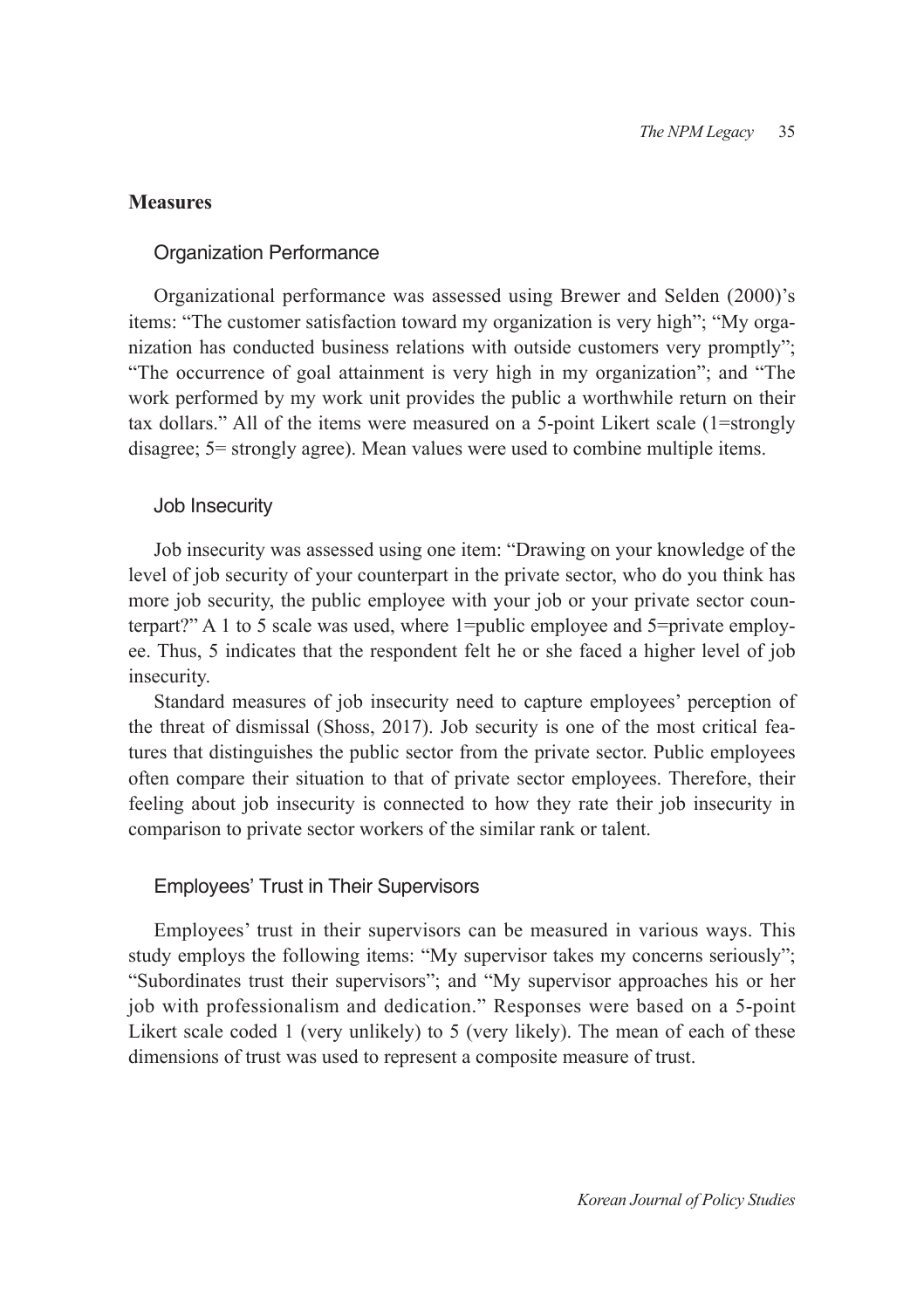#### Organizational Innovativeness

A four-item measure was utilized to assess organizational innovativeness: "My agency responds rapidly to changes in the external environment"; "My agency is open to change"; "My agency values innovative workers"; and "My agency appreciates innovative thinking." Responses were based on a 5-point Likert scale coded 1 (very unlikely) to 5 (very likely). Thus, a 5 indicates higher levels of organizational innovativeness.

# **RESULTS**

The 2013 data yields the following results. The mean of job insecurity is 1.86 with a standard deviation of .725. Employees' trust in their supervisors is positively associated with organizational performance  $(r=.580, p<.01)$ . Organizational performance is also positively related to innovativeness  $(r=.587, p<.01)$ . With the 2016 data, the measure of job insecurity yields a mean response score of 1.96 with a standard deviation of .81. The three antecedents are substantially related to organizational performance, and there is a fairly strong positive correlation between employees' trust in their supervisors and organizational performance (*r*=.600, *p* <.01). Organizational performance has a positive correlation with innovativeness  $(r=0.553, p<0.1)$ . Job insecurity is negatively related to organizational performance  $(r=-162, p<01)$ . All significant correlations are found in the expected direction. The results of correlations look similar to those for 2013. Table 1 presents means, correlations, and the reliability coefficient, which is applicable to all study variables.

| 2013                             | Mean | Standard<br><b>Deviation</b> |         | $\mathcal{P}$ | 3         | $\overline{4}$ |
|----------------------------------|------|------------------------------|---------|---------------|-----------|----------------|
| Job Insecurity                   | 1.86 | .73                          |         |               |           |                |
| <b>Trust in Supervisor</b>       | 3.34 | .75                          | $-.038$ | (.877)        |           |                |
| Organizational<br>Innovativeness | 3.17 | .74                          | .006    | $.684**$      | (.834)    |                |
| Organizational<br>Performance    | 3.51 | .62                          | $-097*$ | .580**        | $.587***$ | (.873)         |

**Table 1.** Means, Standard Deviations, and Correlations, 2013 and 2016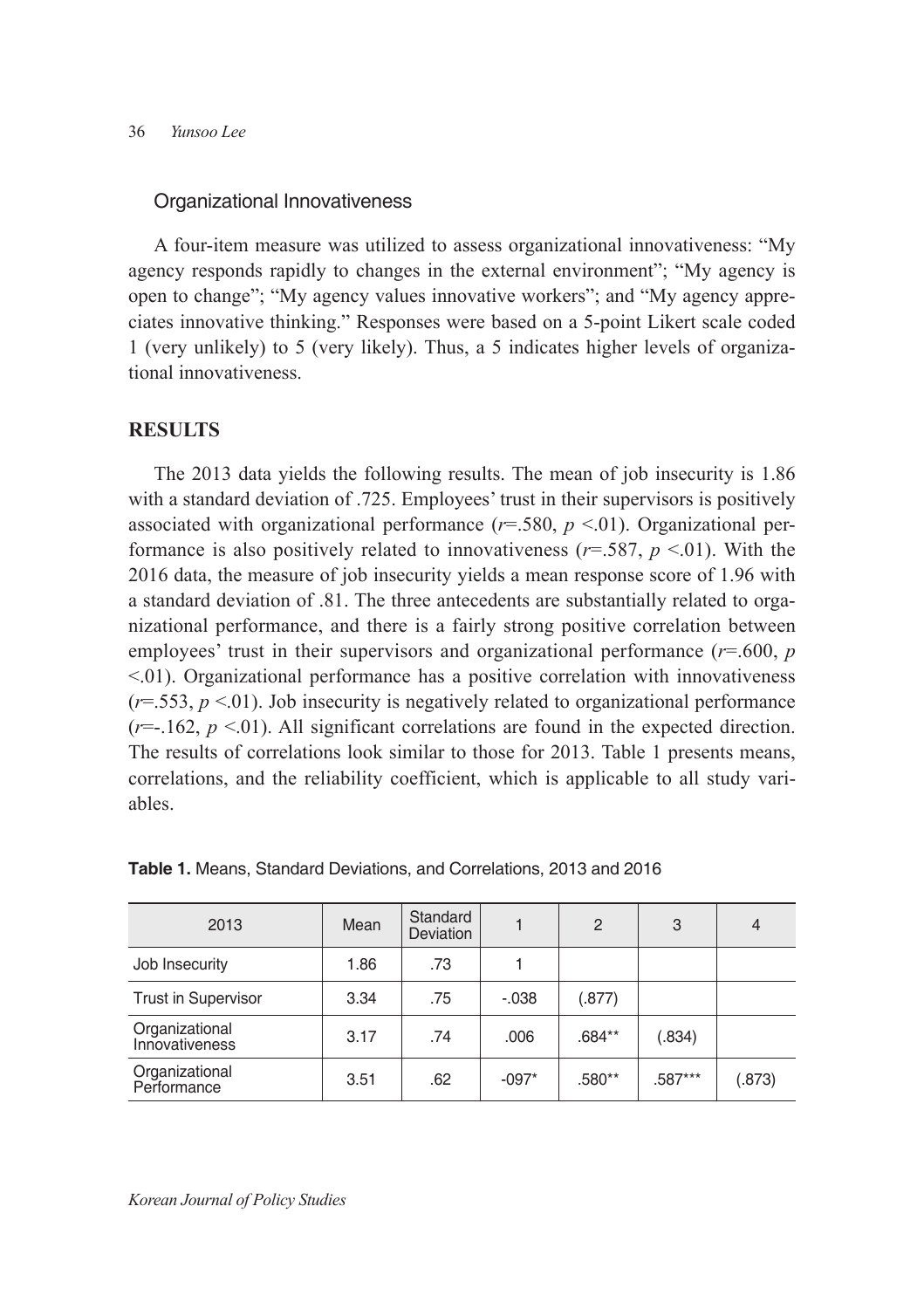| 2016                             | Mean | Standard<br><b>Deviation</b> |          | $\overline{2}$ | 3        | $\overline{4}$ |
|----------------------------------|------|------------------------------|----------|----------------|----------|----------------|
| Job Insecurity                   | 1.96 | .81                          |          |                |          |                |
| <b>Trust in Supervisor</b>       | 3.15 | .76                          | $-100**$ | (.874)         |          |                |
| Organizational<br>Innovativeness | 2.99 | .74                          | $-.023$  | $.726***$      | (.839)   |                |
| Organizational<br>Performance    | 3.38 | .63                          | $-162**$ | $.600**$       | $.553**$ | (.868)         |

Notes: \*P<05. \*\*<.01. The values of Cronbach alpha are reported in parentheses.

This study uses a structural equation model because it offers a way to establish an integrative model that considers both direct and indirect links among variables (McLeod, Scheufele, & Moy, 1999). Maximum likelihood estimates of the model were obtained using STATA. Before testing hypotheses, the feasibility of the proposed research model was checked. The results show that this model fits the data. The 2013 data yielded a root mean square error of approximation (RMSEA) value of .073, a comparative fit index (CFI) value of .960 of CFI, and a standardized root mean square residual (SRMR) value of .035 of SRMR. The chi-square difference test was also significant (chi-square=895.06; degree of freedom= 51). For the 2016 data, the RMSEA value was .069, the CFI value was .966, and the SRMR value was  $.031$ . The chi-square difference test was significant (chi-square=1541.44; degree of freedom=51). According to Cho and Sai (2012), good RMSEA and SRMR values are ones that are lower than their threshold values of 0.07 and 0.05, respectively. Also, CFI needs to be higher than its threshold value of 0.90. All show a relatively good fit.

Figure 2 presents the standardized coefficient of the structural equation model for the 2013 survey data. It is worth pointing out that the relationships between job insecurity and employees' trust in their supervisors is negative but is insignificant. Thus this result disconfirms the hypothesis that job insecurity is negatively related to trust. Job insecurity is negatively associated with organizational performance (*β*=-.069, *p<*.01). Trust positively affects organizational innovativeness (*β*=.732,  $p<.001$ ). The link between trust and organizational performance is positive and significant (*β*=.304, *p<*.001). Organizational innovativeness is related to organizational performance supporting the hypothesis that organizational innovativeness is positively associated with organizational performance (*β=*.349, *p<*.001). Although the relationship between job insecurity and employees' trust in their supervisors is statistically insignificant, the association was in the expected direction. The tested structural model is visually presented in figure 2.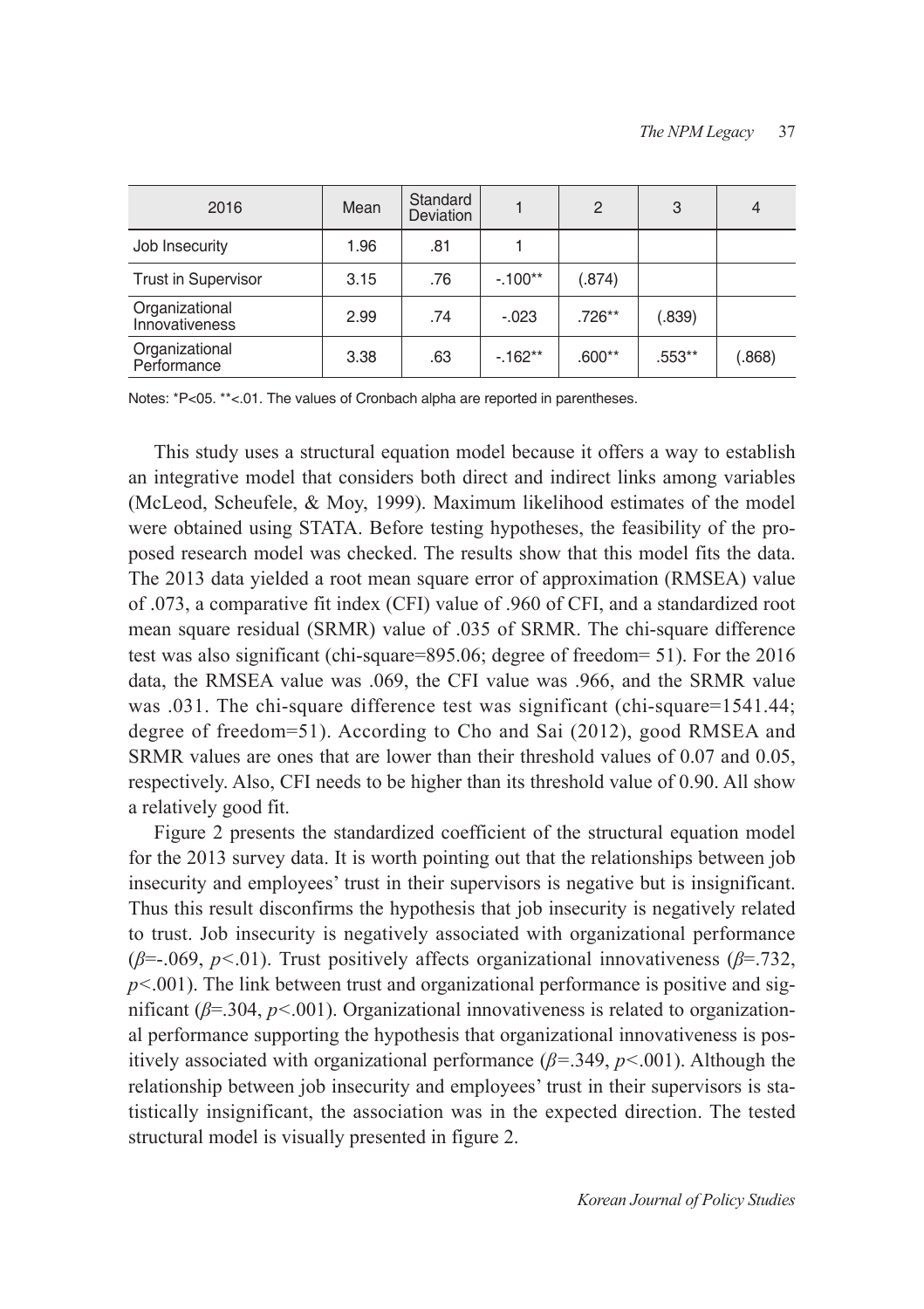

**Figure 2.** Structural equation modeling results using the 2013 survey data.

Notes:  $^{\ast}p$  < .05;  $^{\ast\ast}p$  < .01;  $^{\ast\ast}p$  < .001; The coefficients are standardized.

Figure 3 displays standardized path estimates derived from analysis of the 2016 survey data, which bears out the prediction that job insecurity is negatively associated with employees' trust in their supervisors (*β=*-.084, *p<*.01). It should be noted that this result is different from that for the 2013 data. The data taken together therefore provides partial support for the first hypothesis.

Analysis of the 2016 data also bears out the hypothesis that job insecurity is inversely related to organizational performance (*β*=-.080, *p<*.01). Employees' trust in their supervisors is strongly associated with organizational innovativeness (*β*=.860, *p<*.001). The hypothesis that employees' trust in their supervisors is positively associated with organizational performance is likewise borne out (*β*=.374, *p<*.001). The path estimates between organizational innovativeness and performance is significant and positive (*β*=.200, *p<*.001), which also supports the hypothesis that organizational innovativeness is positively associated with organizational performance. These results derived from the analysis of the 2016 data are consistent with the outcomes from the analysis of the 2013 data.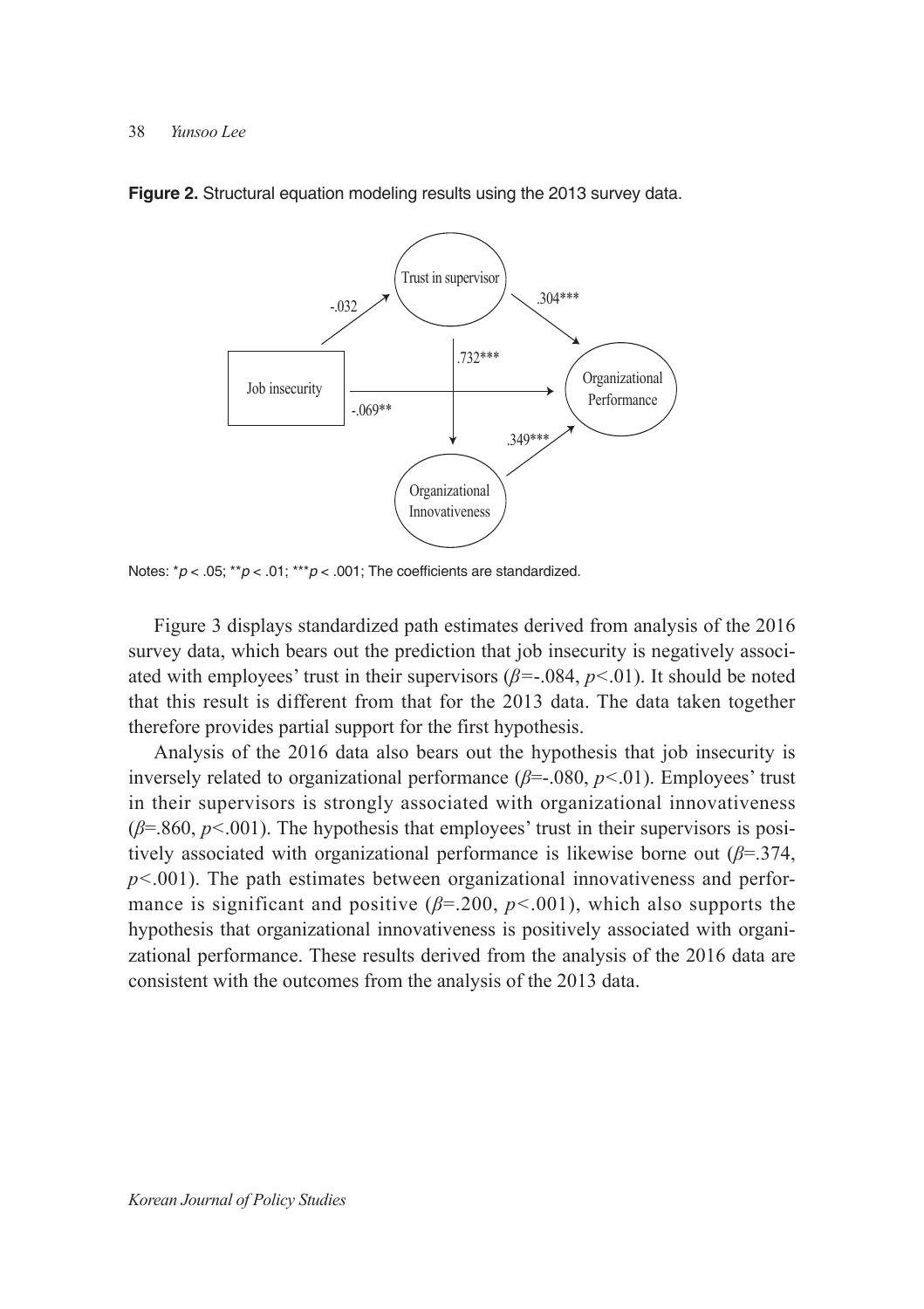

**Figure 3.** Structural equation modeling results using the 2016 survey data.

Notes: \**p* < .05; \*\**p* < .01; \*\*\**p* < .001; The coefficients are standardized.

### **DISCUSSION**

Because the public sector is different from the private sector in many respects, it is not clear that its adoption of market mechanism as dictated by NPM can be effective. As Rocha, Crowell, and McCarter (2006) have suggested, studies of the impact of job security in a variety of sectors is needed because employees react differently to job security depending on the sector they work in. Although a growing body of research has explored issues relating to job security, innovativeness, and the role of supervisors, less is known know about the effects of these as a whole. The purpose of the present study is to investigate the relationship of job security, employees' trust in their supervisors, innovativeness, and organizational performance. The parsimonious framework of this study lays out a more explicit set of mechanisms of key features of NPM reforms.

Agency theory and organizational behavioral scholars have offered conflicting accounts of the impact of job insecurity on performance. Agency theory explains organizational phenomena when the principal cannot verify whether the agent has behaved appropriately (Eisenhart, 1989). This theory can be applied to the context of workplace in the public sector: the government (the principal) can use a threat of dismissal to make public servants (the agent) behave appropriately and induce them to work harder. Eventually, according to agency theory, overall organizational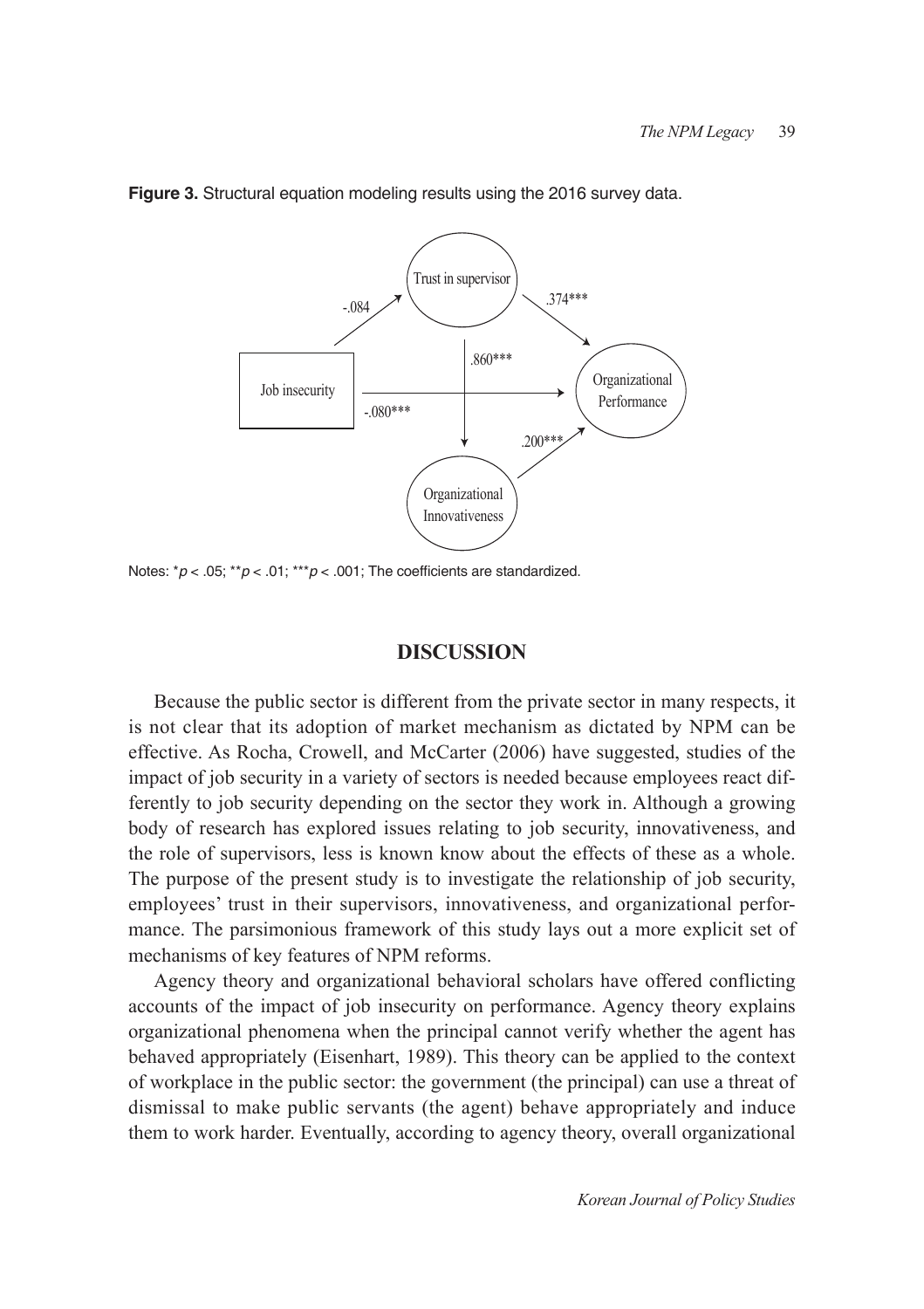performance will be improved by job insecurity. Most organization researchers, however, refute this idea by showing that job insecurity whittles down organizational performance. This study attempts to resolve this dispute by providing evidence that job insecurity has detrimental effects on organizational performance. Analysis of the 2013 and 2016 surveys of Korean public servants shows that job insecurity is negatively associated with organizational performance. These results support the argument of organizational behaviorists that job insecurity saps motivation and undermines organizational performance.

Investigations of the relationship between innovativeness and performance in the public sector have likewise generated contradictory results. Innovation reduces performance as operational glitches take place when new ways of working are introduced (Hartley, 2005). Nonetheless, this study provides evidence that innovativeness leads to better performance even in the public sector. The extent of the effectiveness of innovation depends on how able the organization is to cope with changes. Government organizations have been deemed inappropriate institutions for innovation because their function is typically regarded as maintaining status quo and guaranteeing due process. However, the results of this study imply that welcoming new ideas and applying those in practice can enable governments to address citizens' changing demands and thus improve their performance.

While public administration researchers recognize that supervisors play a crucial role in organizations, they show disproportionately little interest in the relationships between job insecurity and employees' trust in their supervisors. This study extends what is known about employees' trust in their supervisors and its link to job insecurity. Even if personal job insecurity is largely determined by individual job competence, subordinates tend to rely on the advice and directions of supervisors to a varying degree. The evidence presented in this study partially shows that higher levels of job insecurity diminishes subordinates' trust in their supervisors, because subordinates who feel they are at high risk of losing their jobs often believe their supervisors did not provide enough support or protect them well enough.

For practitioners of public personnel management, three key implications can be drawn from the results for this study. The most salient finding of this study is the importance of job insecurity. Since job insecurity diminishes organizational performance, policies that weaken job security should be reconsidered. A flexible contract workforce has been considered an effective human resources strategy for boosting performance. From the organizational point of view, restructuring and layoffs have helped improve many firms' competitiveness by providing them with the functional and numerical flexibility necessary to adapt to a changing environment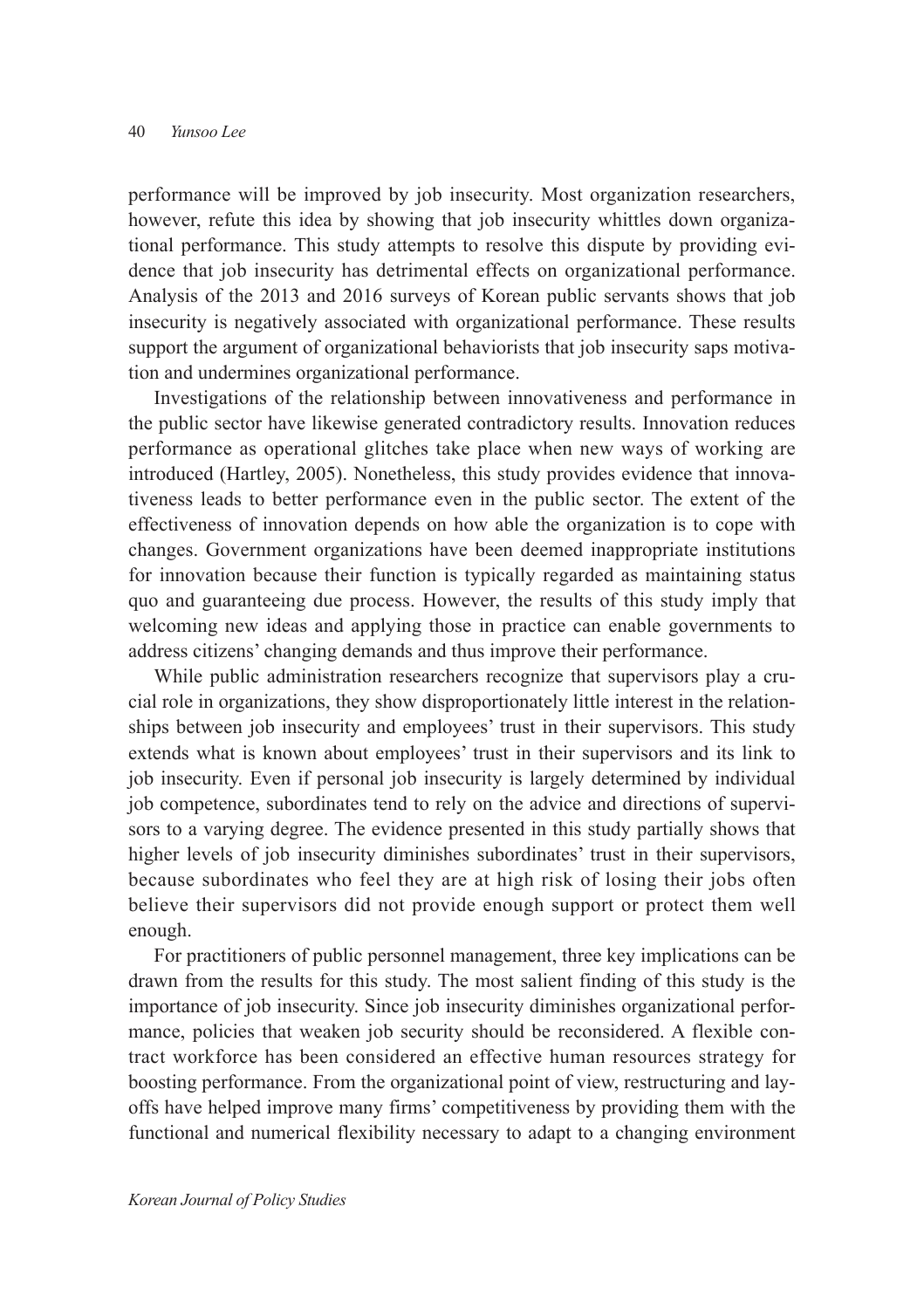(Sverke & Hellgren, 2002). In the private sector business world, performance can be gauged by looking at an individual worker's accomplishments, such as their sales of cars or insurance policies. This is because a profit provides a clear standard, numerical measure. Therefore, private employees are prone to think that job insecurity stems from their own incompetence. In the public sector, however, it is more difficult to assess performance. If employees face heightened job insecurity without knowing what the criteria are being used to judge their performance, they are likely to not work as hard. Such a reaction to job insecurity could pose a serious problem for public organizations. To make matters worse, employees who experience high levels of job insecurity do not trust their supervisors as much.

Another insight that emerges from the empirical results of this study is that public practitioners need to pay attention to innovativeness. Many government organizations find themselves under intense pressure to deliver social services at a lower cost. Hence, government should promote innovation, using new ideas to address the most urgent priorities. To be sure, public administration must establish continuity internally and externally. Moreover, governments need to be prepared to confront the risks associated with innovations (van Buuren et al. 2015). This research shows that organizational innovation is critical because it has a salutary effect on organizational performance, enabling government bureaucracies to find a balance between making rapid changes and preserving continuity as they seek to satisfy the changing demands of citizens, the result of which is better performance. Many bemoan the lack of incentives for innovation in the public sector, and public employees use the failure of previous attempts at innovation as an excuse to maintain the status quo (Borins, 2001). To get the most benefit from innovativeness, governments should create a supportive workplace environment that provides incentives to develop new approaches. Also, managers should establish conditions conducive to rapid adaptation.

The final important outcome of the present study lies in its implications regarding the role of supervisors in the public sector workplace. This study provides evidence that as supervisors garner greater trust, performance is enhanced. Hence, supervisors should realize that their relationship with subordinates can have a transformational effect on organizational performance. Creating an atmosphere in which employees trust their managers minimizes social uncertainties and interpersonal risks (Li & Tan, 2013). Therefore, organizations should offer education programs for cultivating the relationship between supervisors and subordinates.

Several limitations attend the findings of this study. First, this study introduces a cultural perspective to the job insecurity literature by assessing the impact of job insecurity in the Korean context. Korea is the good place to examine the repercus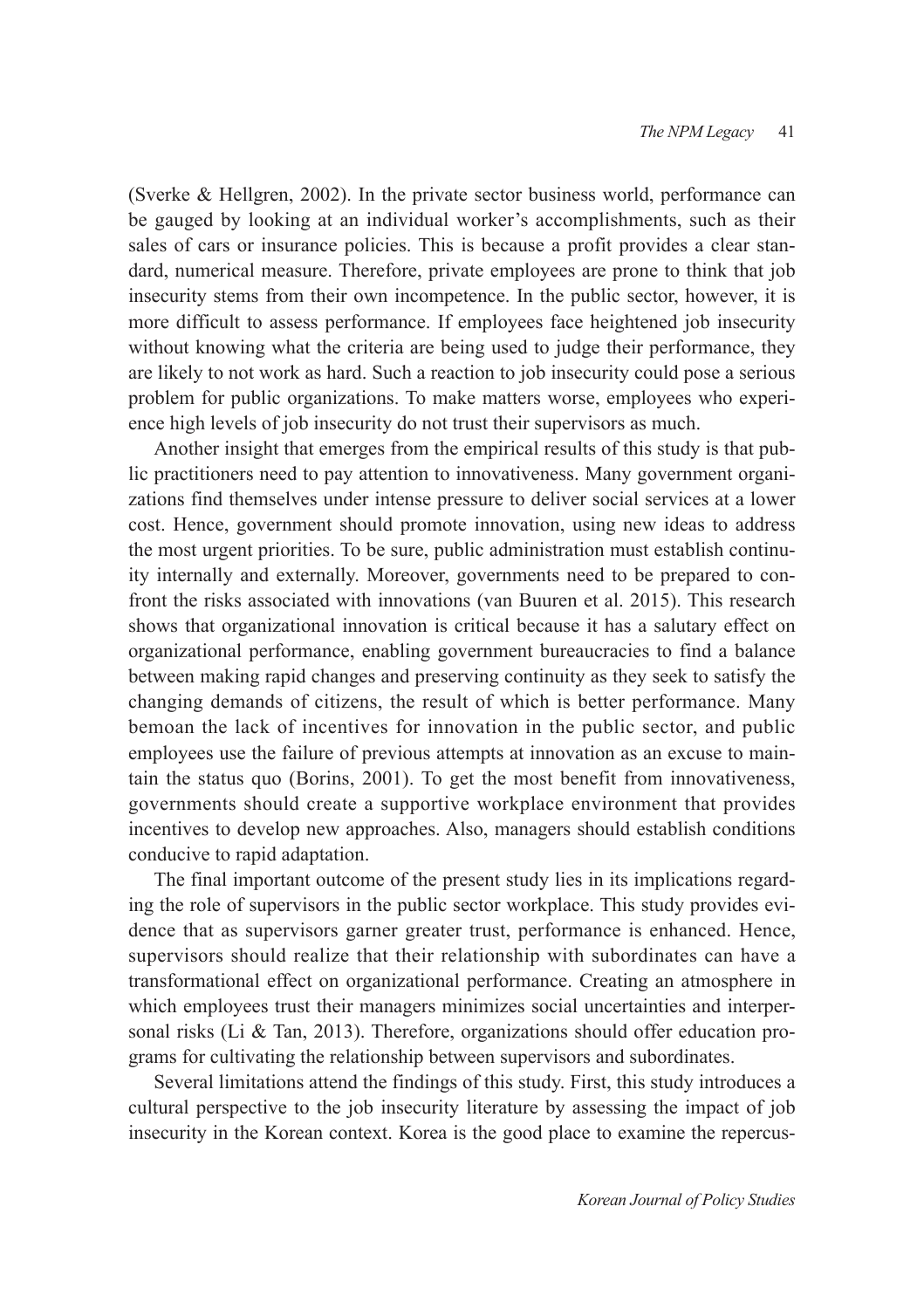sions of NPM because its principles have been widely adopted there (Boo, 2010). However, the sample is regional in nature and represents only Korean public servants. Thus, the serious question is whether this result is applicable to other states. Future research should take other countries' contexts into account for fully explain the impacts of job insecurity.

Second, the current analysis is not free from common method bias, because individual-level factors and dependent variables come from the same data source. This may inflate the magnitude of relationships between variables (Podsakoff, MacKenzie, Lee, & Podsakoff, 2003). Therefore, it would be helpful to take account of contextual factors such as the characteristics of public organizations. For instance, a multilevel analysis that accounts for influences at both the organizational level as well as individual level could identify the antecedents of organizational performance without having to worry as much about common method bias. Hence, future studies ought to examine the effects of NPM by using a multilevel analysis.

A third limitation concerns the measure of job insecurity. A single-item measure was used for job insecurity. The appraisal of job insecurity is largely subjective and highly contextual (Bartley & Ferrie, 2001). Due to the availability of data, this study was only able to use the single measure of job insecurity, one that does not capture cases in which the employee continued to be employed. Therefore, where possible, future studies should employ the measures that feature a variety of characteristics of job insecurity.

A final limitation is that the survey data used in this study were collected at one point in time. The cross-sectional nature of the data in a structural equation makes it difficult to infer strong causal relationships. There may be a plausible reverse causality between trust and job insecurity. For instance, Arnold and Staffelbach (2012) argue that trust in one's employer reduces job insecurity. Longitudinal research should be conducted to gauge levels of trust before, during, and after a change in job security. Alternatively, an experimental or quasi-experimental research design might establish casual connections.

# **CONCLUSION**

This study used a perception measure to gauge organizational performance. Although the information reported by public employees could accurately reflect organizational performance, perceptual measures of performance are often seen as less useful than objective measures because the observed results are subject to attri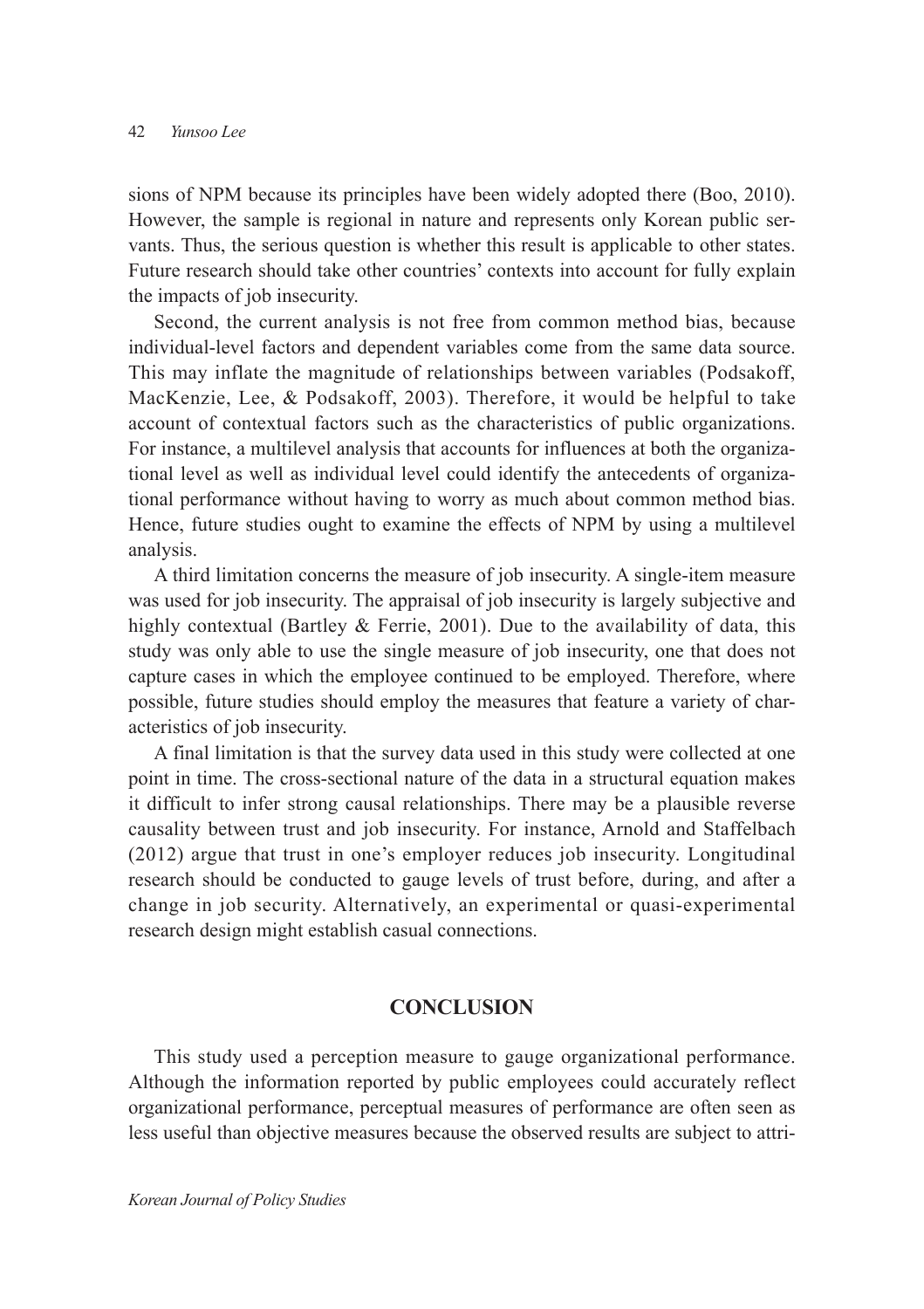bution bias (Perry-Smith & Blum, 2000; Wall et al. 2004). The measure of organizational performance used in this study thus has limitations.

By the same token, despite these limitations, perceived organizational performance is often used as a measure in the public sector because objective measures cannot capture all features of the overall performance, and subjective measures tend to cover more aspects of performance, thereby providing a more comprehensive picture of performance (Andrews, Boyne, & Walker, 2006). Moreover, research has suggested that there is a high degree of correlation between objective and perceptual measures of performance (Dess & Robinson, 1984; Dollinger & Golden, 1992). Finally, when financial measures are unavailable, perceived organizational performance is helpful (Andrews et al., 2006). In the private sector, organizational performance is easily measured by objective and monetary index such as return on investment, market share, and growth rates of sales. Regardless of what a company sells, its performance can be computed numerically. By contrast, government performance cannot be easily calculated in numbers. For these reasons, this paper uses a perception measure of organizational performance. Nonetheless, because perceptual measures are subjective and open to potential biases, this may raise concerns over the accuracy of the results reported in this study, and so incorporating an objective indicator of organizational performance would help head off such problems.

# **REFERENCES**

- Albury, D. 2005. Fostering innovation in public services. *Public Money and Management*, 25(1): 51-56.
- Alves, H. 2013. Co-creation and innovation in public services. *Service Industries Journal,* 33(7-8): 671-682.
- Ambrose, M., & Kulik, C. 1999. Old friends, new faces: Motivation research in the 1990s. *Journal of Management*, 25(3): 231-292.
- Andrews, R., Boyne, G., & Walker, R. 2006. Subjective and objective measures of organizational performance: An empirical exploration. In R. Andrews, K. Meier, L. O'Toole, & R. Walker (eds.), *Public service performance: Perspectives on measurement and management* (pp. 14-34). Cambridge: Cambridge University Press.
- Arnold, A., & Staffelbach, B. 2012. Perceived post-restructuring job insecurity: The impact of employees' trust in one's employer and perceived employability.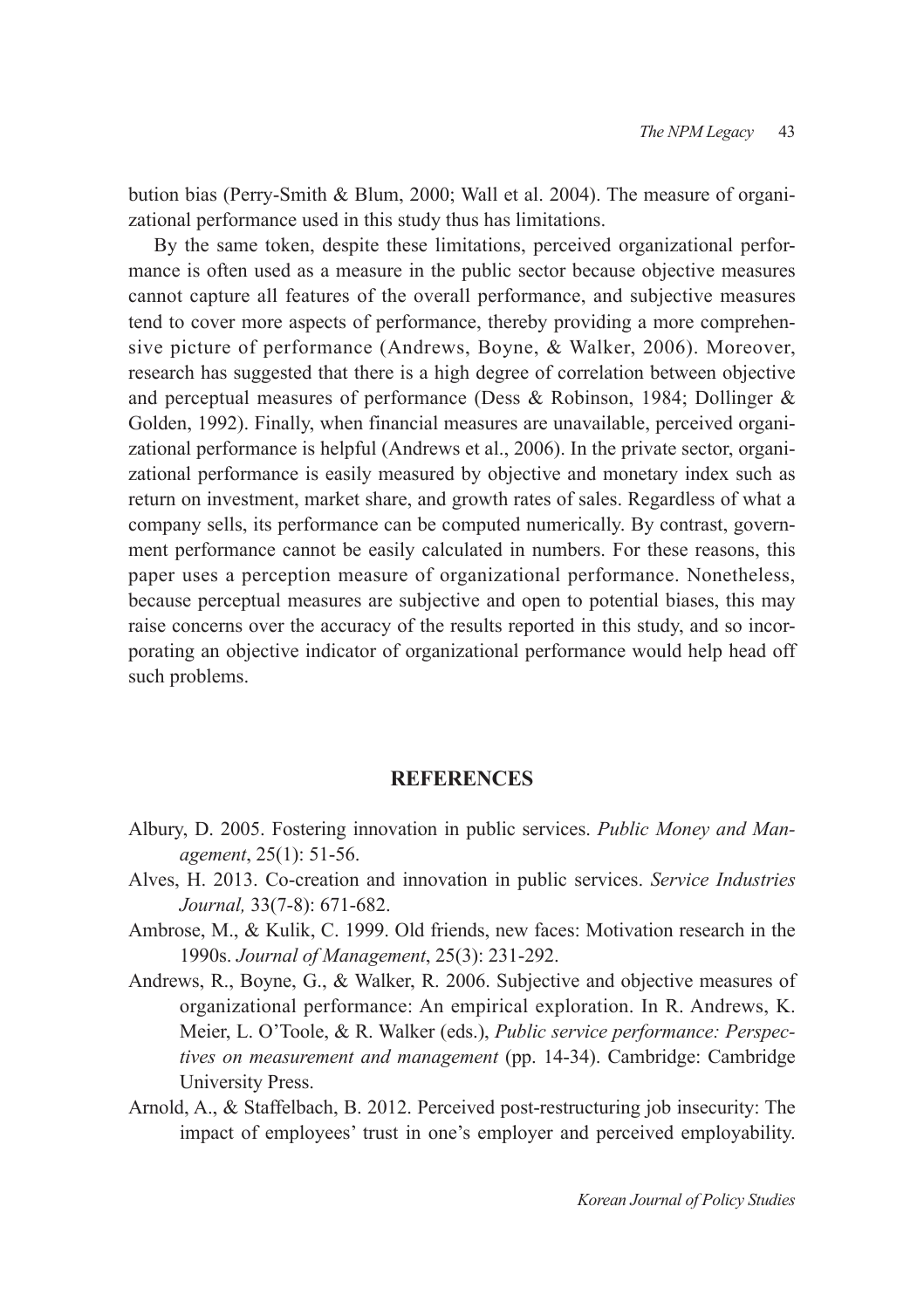*Zeitschrift für Personalforschung/German Journal of Research in Human Resource Management*, 26(4): 307-330.

- Artazcoz, L., Benach, J., Borrell, C., & Cortès, I. 2005. Social inequalities in the impact of flexible employment on different domains of psychosocial health. *Journal of Epidemiology and Community Healt*h, 59(9): 761-767.
- Ashford, S., Lee, C., & Bobko, P. 1989. Content, cause, and consequences of job insecurity: A theory-based measure and substantive test. *Academy of Management Journal*, 32(4): 803-829.
- Aucoin, P. 2011. The political-administrative design of NPM. In T. Christensen & P. Laegreid (eds.), *New Public Management* (pp. 33-46). Farnham, UK: Ashgate.
- Bartley, M., & Ferrie, J. 2001. Glossary: Unemployment, job insecurity, and health. *Journal of Epidemiology and Community Health*, 55(11): 776-781.
- Berman, E., Bowman, J., West, J., & Van Wart, M. 2013. *Human resource management in public service: Paradoxes, processes, and problems.* Thousand Oaks, CA: Sage.
- Bernhard-Oettel, C., De Cuyper, N., Schreurs, B., & De Witte, H. 2011. Linking job insecurity to well-being and organizational attitudes in Belgian workers: The role of security expectations and fairness. *International Journal of Human Resource Management*, 22(9): 1866-1886.
- Berry, F. 1994. Innovation in public management: The adoption of strategic planning. *Public Administration Review*, 54(4): 322-330.
- Bilodeau, N., Laurin, C., & Vining, A. 2006. Choice of organizational form make a real difference. *Journal of Public Administration Research and Theory*, 17(1): 119-147.
- Boo, H. 2010. Korea's experience with NPM-based reform: Applying the policy fashion concept. *Korean Journal of Policy Studies*, 25(1): 19-33.
- Borins, S. 2001. Encouraging innovation in the public sector. *Journal of Intellectual Capital*, 2(3): 310-319.
- Borins, S. 2002. Leadership and innovation in the public sector. *Leadership and Organization Development Journal*, 23(8): 467-476.
- Boyne, G. 2002. Public and private management: What's the difference? *Journal of Management Studies*, 39(1): 97-122.
- Bozeman, B., & Bretschneider, S. 1994. The "publicness puzzle" in organization theory: A test of alternative explanations of differences between public and private organizations. *Journal of Public Administration Research and Theory*, 4(2): 197-224.
- Brewer, G., & Selden, S. 2000. Why elephants gallop: Assessing and predicting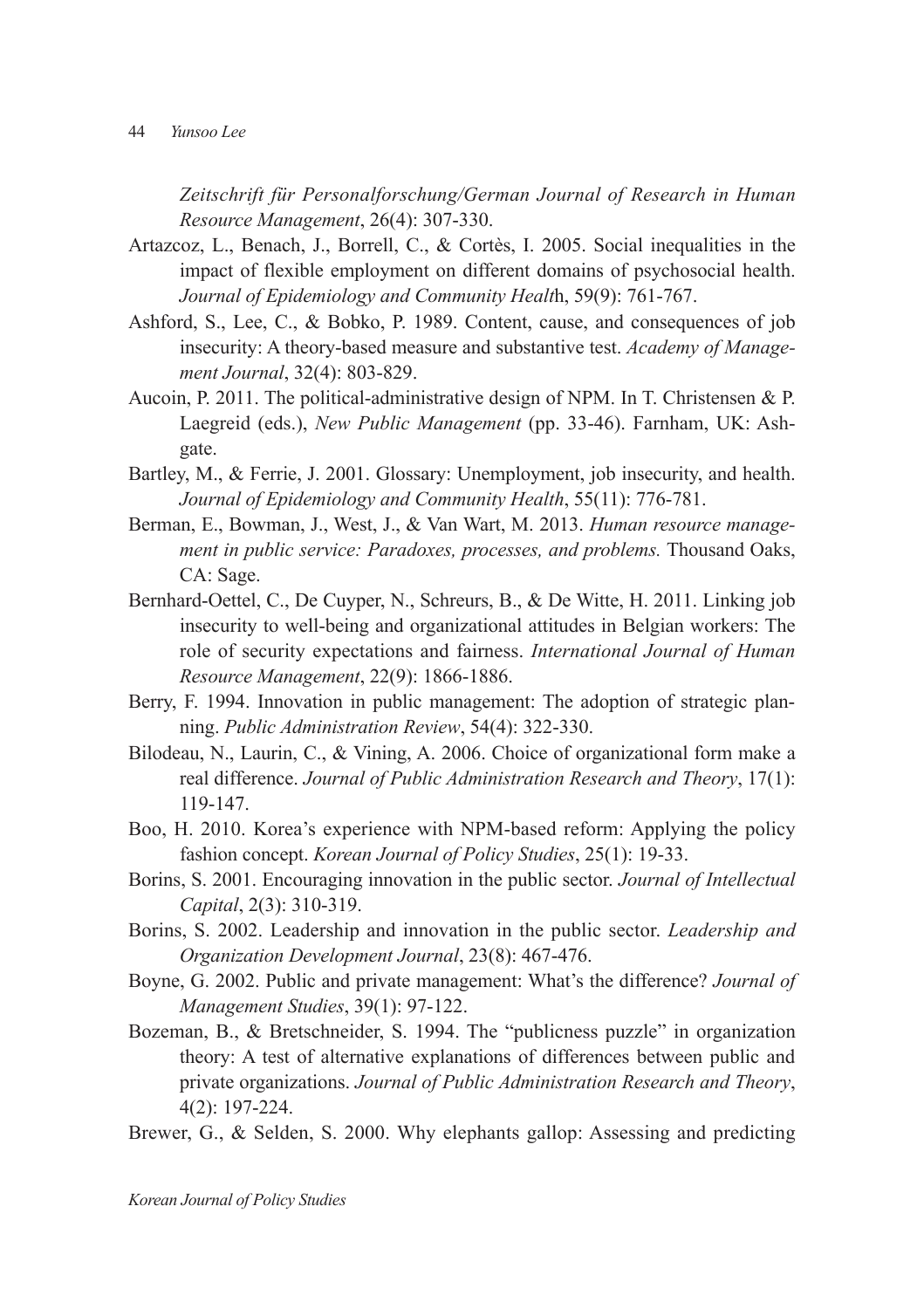organizational performance in federal agencies. *Journal of Public Administration Research and Theory*, 10(4): 685-712.

- Brinkerhoff, D., & Brinkerhoff, J. 2015. Public sector management reform in developing countries: Perspectives beyond NPM orthodoxy. *Public Administration and Development*, 35(4): 222-237.
- Cheng, G., & Chan, D. 2008. Who suffers more from job insecurity? *A meta‐analytic review. Applied Psychology*, 57(2): 272-303.
- Cho, Y., & Sai, N. 2012. Does organizational justice matter in the federal workplace? *Review of Public Personnel Administration*, 33(3): 227-251.
- Cho, Y., & Lee, J. 2012. Performance management and trust in supervisors. *Review of Public Personnel Administration*, 32(3): 236-259.
- Christensen, T., & Lægreid, P. 2011. Introduction. In T. Christensen & P. Lægreid (eds.), *The Ashgate research companion to new public management*. Farnham, UK: Ashgate.
- Coggburn, J., Battaglio, P., Jr., Bowman, J., Condrey, S., Goodman, D., & West, J. 2010. State government human resource professionals' commitment to employment at will. *American Review of Public Administratio*n, 40(2): 189- 208.
- Colley, L. 2012. Weathering the storm: Australian public sector employment security during decades of public management reform and the recent economic downturn. *Review of Public Perpesonnel Management*, 32(1): 87-101.
- Colquitt, J., Scott, B., & LePine, J. 2007. Trust, trustworthiness, and trust propensity: A meta-analytic test of their unique relationships with risk taking and job performance. *Journal of Applied Psychology*, 92(4): 909-927.
- Conway, N., & Briner, R. 2002. Full-time versus part-time employees: Understanding the links between work status, the psychological contract, and attitudes. *Journal of Vocational Behavior*, 61(2): 279-301.
- Cullinane, N., & Dundon, T. 2006. The psychological contract: A critical review. *Intenrational Journal of Management Review*s, 8(2): 113-129.
- Dahl, R., & Lindblom, C. 1992. *Politics, economics, and welfare*. Piscataway, NJ: Transaction.
- Delaney, J., & Huselid, M. 1996. The impact of human resource management practices on perceptions of organizational performance. *Academy of Management Journal*, 39(4): 949-969.
- Dess, G., & Robinson, R. 1984. Measuring organizational performance in the absence of objective measure: The case of the privately-held firm and conglomerate business unit. *Strategic Management Journal*, 5(3): 265-273.
- Dirks, K., & Ferrin, D. 2002. Trust in leadership: Meta-analytic findings and impli-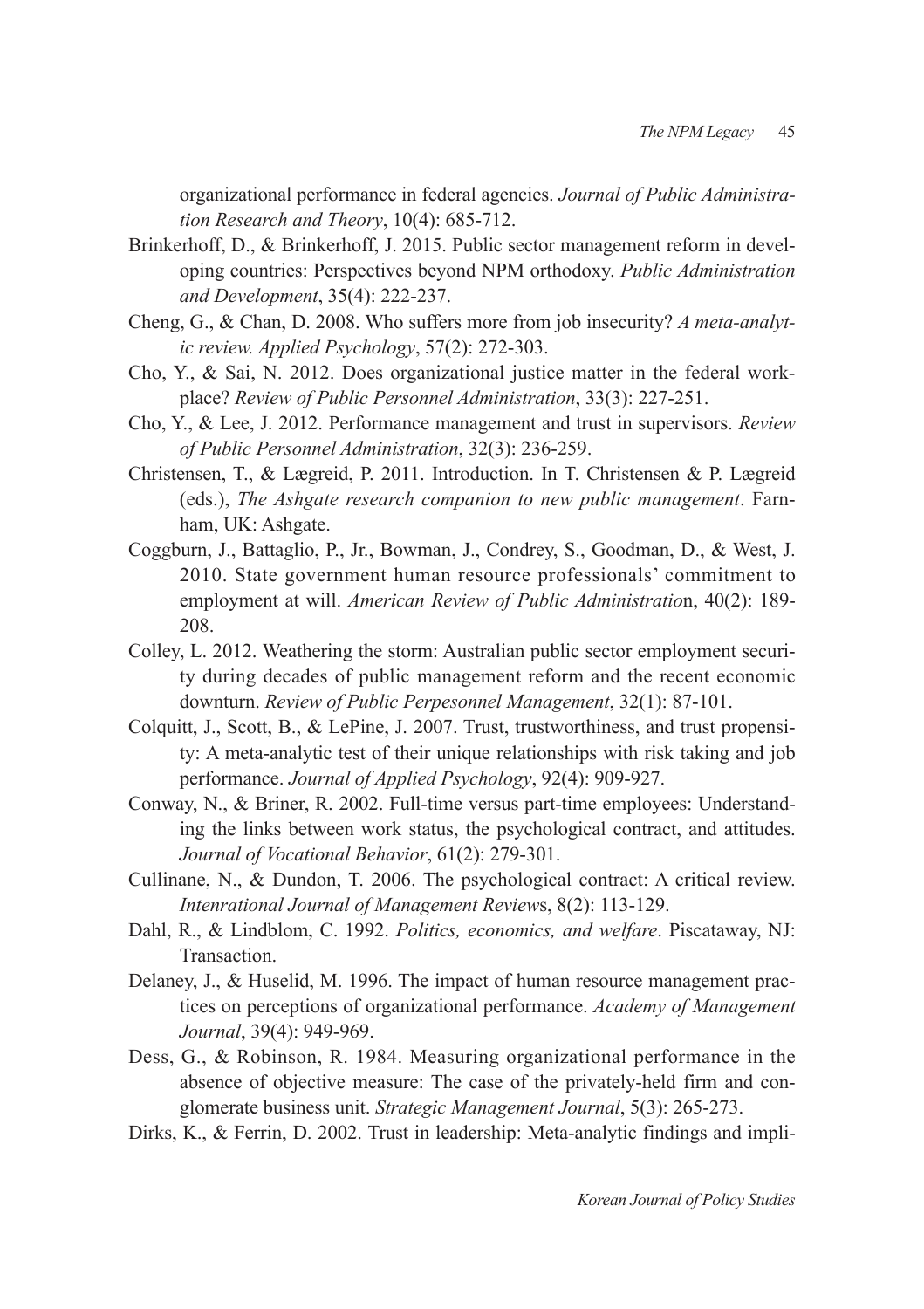cations for research and practice. *Journal of Applied Psychology*, 87(4): 611- 628.

- Dollinger, M., & Golden, P. 1992. Interorganizational and collective strategies in small firms: Environmental effects and performance. *Journal of Management*, 18(4): 695-715.
- Dunford, B., & Devine, D. 1998. Employment at-will and employee discharge: A justice perspective on legal action following termination. *Personnel Psychology*, 51(4): 903-934.
- Eisenhardt, K. 1989. Agency theory: An assessment and review. *Academy of Management Review*, 14(1): 57-74.
- Fella, G. 2005. Termination restrictions and investment in general training. *European Economic Review*, 49(6): 1479-1499.
- Frank, S., & Lewis, G. 2004. Government employees: Working hard or hardly working? *American Review of Public Administration*, 34(1): 36-51.
- Grant, R. 2008. *Contemporary strategy analysis*. Cambridge, MA: Blackwell.
- Greenhalgh, L., & Rosenblatt, Z. 1984. Job insecurity: Toward conceptual clarity. *Academy of Management Review*, 9(3): 438-448.
- Hartley, J. 2005. Innovation in governance and public service: Past and present. *Public Money and Management*, 25(1): 27-34.
- Hellgren, J., & Sverke, M. 2003. Does job insecurity lead to impaired well-being or vice versa? Estimation of cross‐lagged effects using latent variable modelling. *Journal of Organizational Behavior*, 24(2): 215-236.
- Hood, C., & Peters, G. 2004. The middle aging of New Public Management: Into the age of paradox? *Journal of Public Administration Research and Theory,*  14(3): 267-282.
- Kellough, J. 1998. The reinventing government movement: A review and critique. *Public Administration Quarterly*, 22(1): 6-20.
- Kim, M., & Choi, J. 2010. Layoff victims' employment relationship with a new employer in Korea: Effects of unmet tenure expectations on trust and psychological contract. *International Journal of Human Resource Managemen*t, 21(5): 781-798.
- Kim, T., & Mullins, L. (2016). How does supervisor support and diversity management affect employee participation in work/family policies? *Review of Public Personnel Administration*, 36(1): 80-105.
- Kinnunen, U., Mauno, S., Nätti, J., & Happonen, M. 2000. Organizational antecedents and outcomes of job insecurity: A longitudinal study in three organizations in Finland. *Journal of Organizational Behavior*, 21(4): 443-459.
- Krautmann, A., & Donley, T. 2009. Shirking in Major League Baseball: Revisited.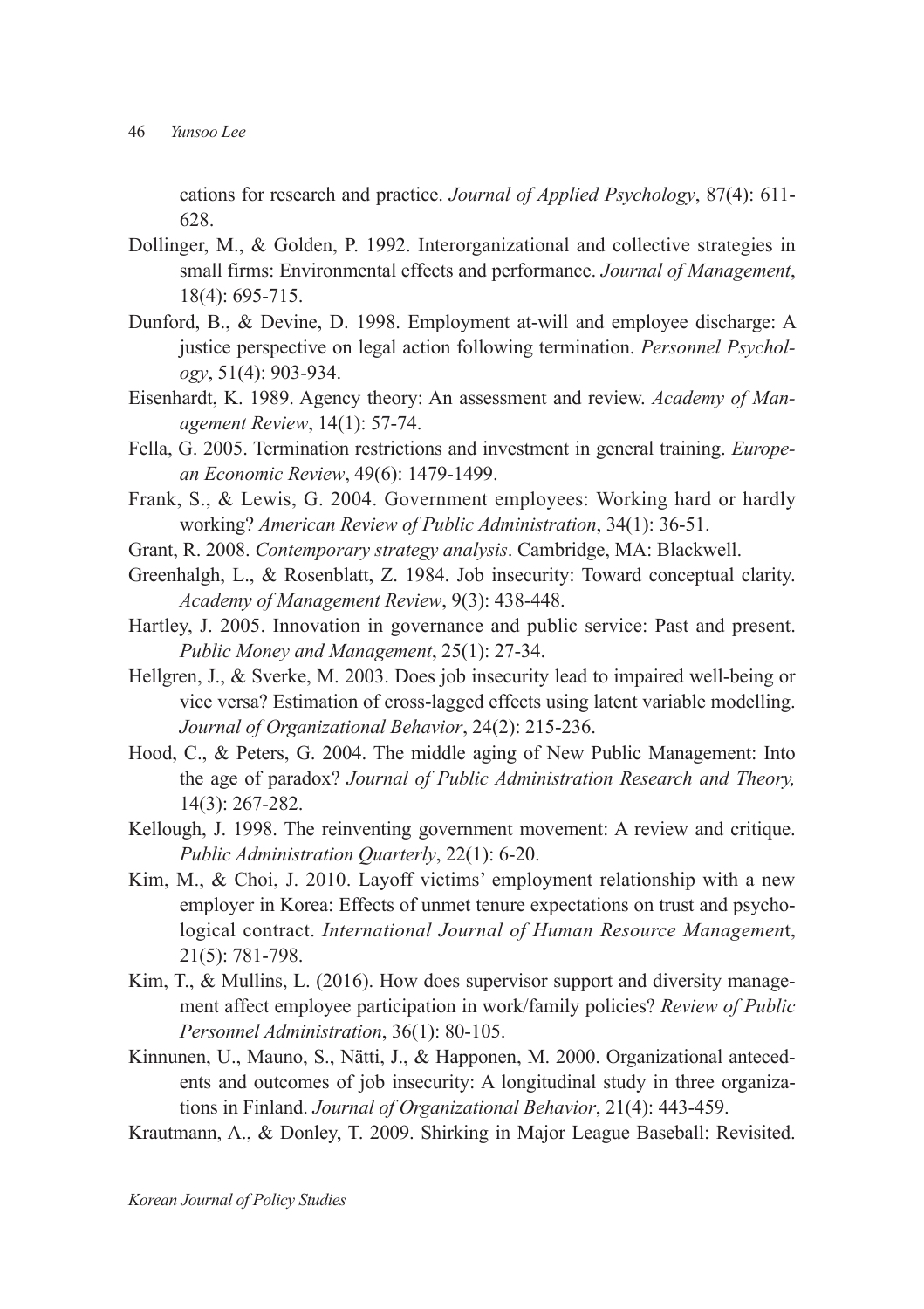*Journal of Sports Economics*, 10(3): 292-304.

- Kwon, I. 2006. Incentives, wages, and promotions: Theory and evidence. *RAND Journal of Economics*, 37(1): 100-120.
- Kuhnert, K., Sims, R., & Lahey, M. 1989. The relationship between job security and employee health, *Group and Organization Studies*, 14(4): 399-410.
- Li, A., & Tan, H. 2013. What happens when you trust your supervisor? Mediators of individual performance in trust relationships. *Journal of Organizational Behavior,* 34(3): 407-425.
- Li, W., Bhutto, T., Nasiri, A., Shaikh, H., & Samo, F. 2018. Organizational innovation: The role of leadership and organizational culture. *International Journal of Public Leadership*, 14(1): 33-47.
- McLeod, J., Scheufele, D., & Moy, P. 1999. Community, communication, and participation: The role of mass media and interpersonal discussion in local political participation. *Political Communication*, 16(3): 315-336.
- Mihm, C. 2009. Human capital: Federal workforce challenges in the twenty-first century. In H. Sistare, M. H. Shiplett, & T. Buss (eds.), *Innovations in human resource management: Getting the public's work done in the 21st century*. Armonk, NY: M. E. Sharpe.
- Moore, M., Sparrow, M. and Spelman, W. 1997. Innovation in policing: From production line to jobs shops. In A. Altschuler & R. Behn (eds.), *Innovation in American Government* (pp. ). Washington, DC: Brookings Institution.
- Neves, P. 2011. Building commitment to change: The role of perceived supervisor support and competence. *European Journal of Work and Organization Psychology,* 21(4): 437-450.
- Paulsen, N. 2006. New public management, innovation, and the non-profit domain: New forms of organizing and professional identity. In M. Veenswijk (ed.), *Organizing innovation: New approaches to cultural change and intervention in public sector organization*s (pp. 15-28). Amsterdam: IOS Press.
- Perry-Smith, J., & Blum, T. 2000. Work-family human resource bundles and perceived organizational performance. *Academy of Management Journal*, 43(6): 1107-1117.
- Podsakoff, P., MacKenzie, S., Lee, J., & Podsakoff, N. 2003. Common method biases in behavioral research: A critical review of the literature and recommended remedies. *Journal of Applied Psychology*, 88(5): 879-903.
- Poon, J. 2006. Trust-in-supervisor and helping coworkers: Moderating effect of perceived politics. *Journal of Managerial Psychology*, 21(6): 518-532.
- Raja, U., Johns, G., & Ntalianis, F. 2004. The impact of personality on psychological contracts. *Academy of Management Journa*l, 47(3): 350-367.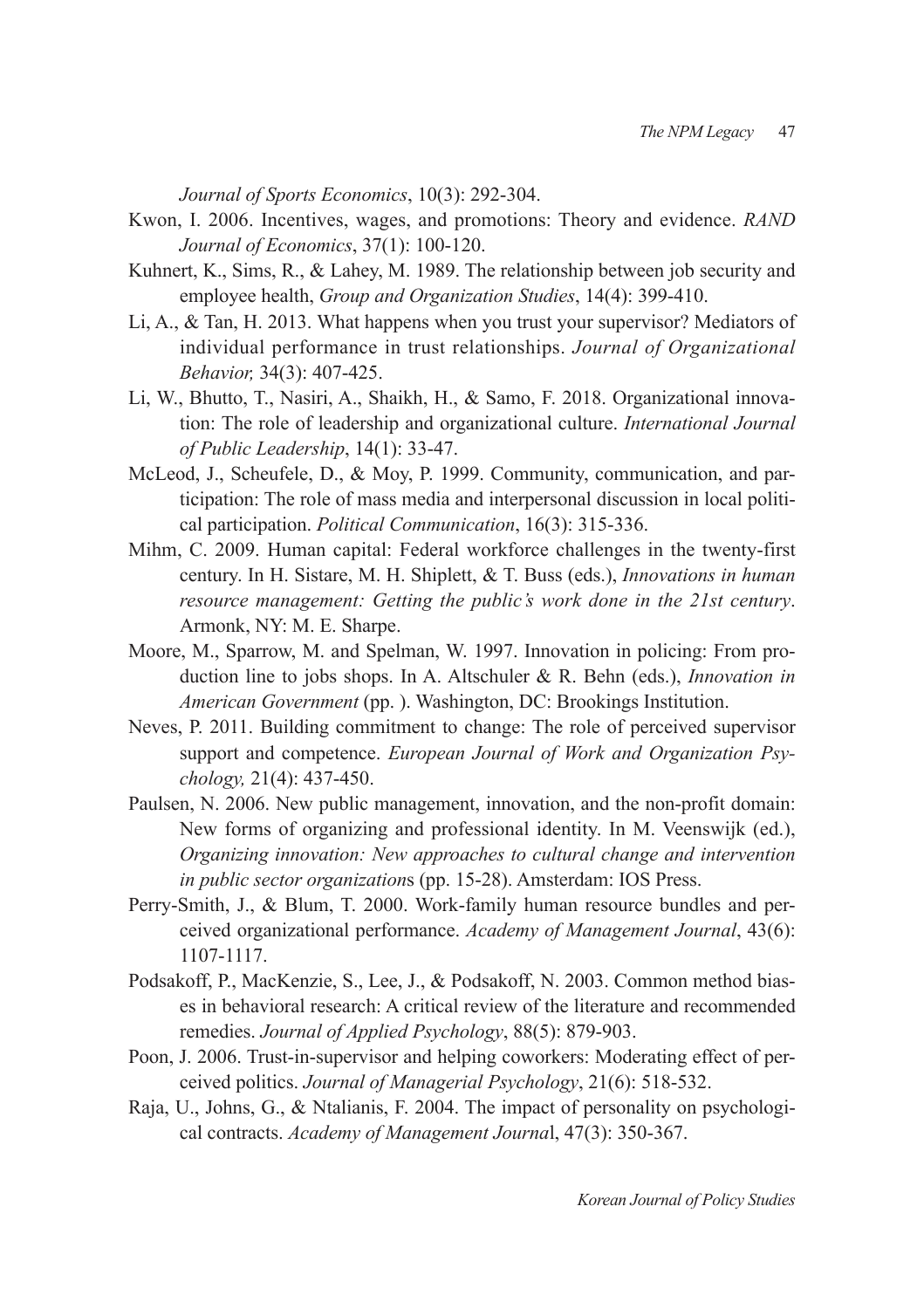- Reid, M., Allen, M., Riemenschneider, C., & Armstrong, D. 2008. The role of mentoring and supervisor support for state IT employees' affective organizational commitment. *Review of Public Personnel Administration*, 28(1): 60-78.
- Robinson, S., & Rousseau, D. 1994. Violating the psychological contract: Not the exception but the norm. *Journal of Organizational Behavior*. 15(3): 245-259.
- Rocha, C., Hause J., & McCarter, A. 2006. Effects of prolonged job insecurity on the psychological well-being of workers. *Journal of Sociology and Social Welfare*, 33(3): 9-28.
- Rousseau, D. 1989. Psychological and implied contracts in organizations. *Employee Responsibilities and Rights Journal,* 2(2): 121-139.
- Sayre, W. 1958. Premises of public administration: Past and emerging. *Public Administration Review*, 18(2): 102-105.
- Schneider, M. 2007. Do attributes of innovative administrative practices influence their adoption? An exploratory study of US local government. *Public Performance and Management Review*, 30(4): 598-622.
- Shoss, M. 2017. Job insecurity: An integrative review and agenda for future research. *Journal of Management*, 43(6): 1911-1939.
- Spector, P. 2008. *Industrial and organizational behavior*. Hoboken, NJ: Wiley.
- Staufenbiel, T., & König, C. 2010. A model for the effects of job insecurity on performance, turnover intention, and absenteeism. *Journal of Occupational and Organizational Psychology,* 83(1): 101-117.
- Subramanian, A., & Nilakanta, S. 1996. Organizational innovativeness: Exploring the relationship between organizational determinants of innovation, types of innovations, and measures of organizational performance. *Omega*, 24(6): 631-647.
- Sverke, M., & Hellgren, J. 2001. Exit, voice and loyalty reactions to job insecurity in Sweden: Do unionized and non‐unionized employees differ? *British Journal of Industrial Relations*, 39(2): 167-182.
- Sverke, M., & Hellgren, J. 2002. The nature of job insecurity: Understanding employment uncertainty on the brink of a new millennium. *Applied Psychology*, 51(1): 23-42.
- Sverke, M., Hellgren, J., & Näswall, K. 2002. No security: a meta-analysis and review of job insecurity and its consequences. *Journal of Occupational Health Psychology*, 7(3): 242.
- Walker, R., Damanpour, F., & Devece, C. 2011. Management innovation and organizational performance: The mediating effect of performance management. *Journal of Public Administration Research and Theory*, 21(2): 367-386.
- Wall, T., Michie, J., Patterson, M., Wood, S., Sheehan, M., Clegg, C., & West, M.